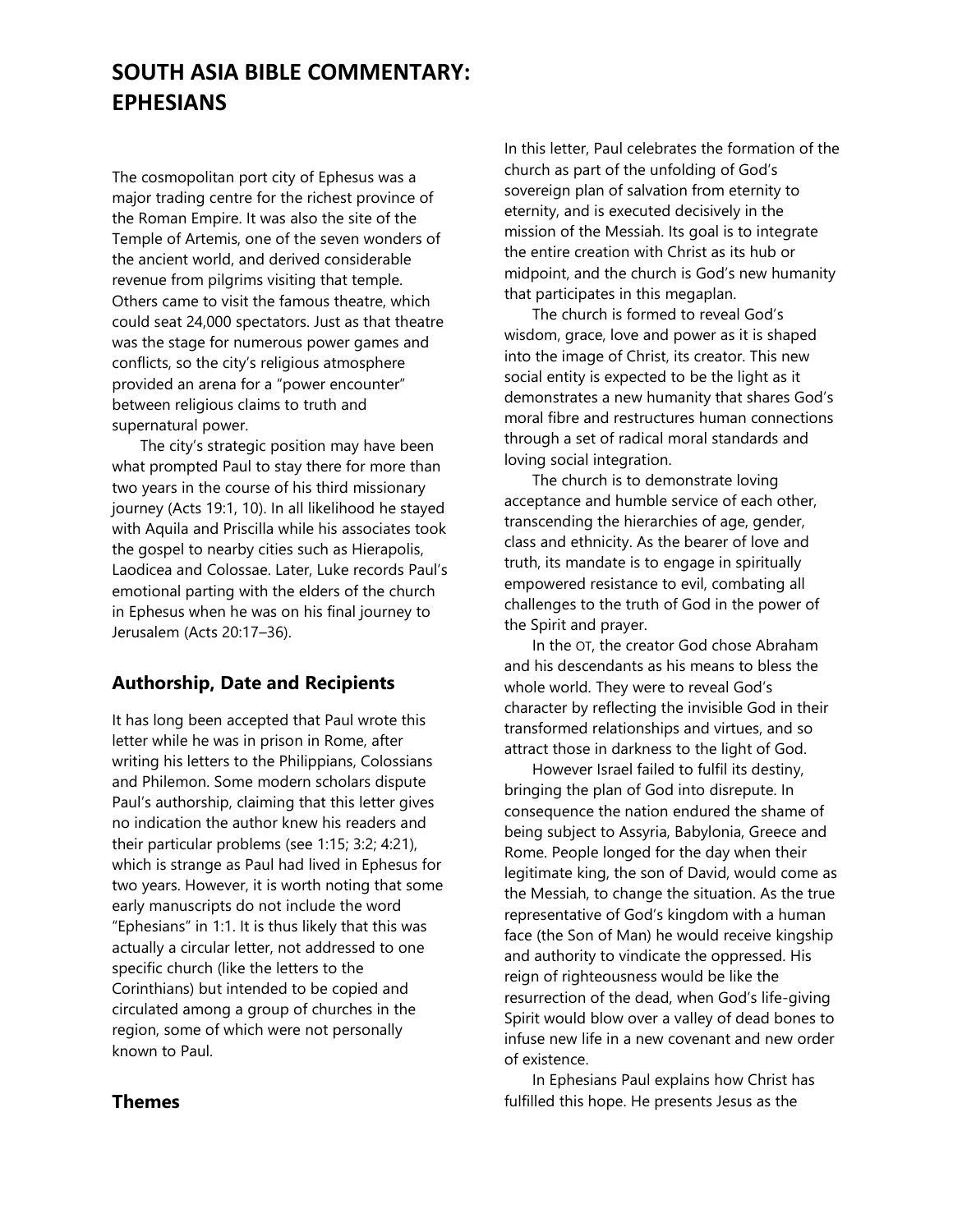crucified and risen Messiah of Israel in whom God's eternal plan is centred. The hope of a messianic integration of all things in heaven and earth is illustrated in the church, the body of Christ. Those who believe in God's plan of salvation, which is the gospel, are raised from the dead and woven into the destiny of the crucified and risen Messiah. The scattered and diverse human families are made one new family that has God as its father; a body that has Christ as its head; a temple, which is built on the foundation of the apostles and prophets with Christ as the chief cornerstone in which God makes his permanent residence in the person of the Holy Spirit. As a body it grows into the maturity of Christ, in knowledge, love, unity and interdependence.

The church is being progressively transformed and shaped into the image of God. Its transcultural unity bears testimony to the wisdom, plan, power, grace and love of God that is immeasurably beyond human comprehension. This new community indwelt and directed by the Spirit is called to prayerful mission and witness to the truth as it is pitted against dark spiritual forces. God's hidden wisdom, which is now revealed through the gospel, has outsmarted the dark powers, which will ultimately be subdued by the Messiah. The power of God that worked in the Messiah is currently active in the church to reproduce his life and victory in the community that is created by faith in the gospel.

## **Relevance to South Asia**

The gospel of a sovereign God who has a plan to save humanity that is fragmented by religion, ethnicity, gender, wealth and ideology has tremendous relevance for South Asia today. The person of Jesus as the agent and integration point of that plan is indispensable for the salvation of South Asia from an increasing culture of stratification, hatred and culture conflicts.

The vision of one united, intercultural social entity, led by God's ideal, model, example and very essence, Jesus the Son of God, challenges the church to demonstrate this reality. But what the church currently reflects is only a distorted image. We need to come back to God's healing influence through the shed blood of the Messiah. So let us read this letter with humility and prayer, allowing the Spirit to whisper into our ears and impart into our essential beings God's tremendous and unlimited power, facilitating demonstrable changes in our values, virtue, attitudes, action and lifestyle as individually and collectively we are united with God's wisdom and love.

## **Outline**

### **1:1–23 Opening Words**

- **1:1–2** Greetings
- **1:3–14** Praise of God's Glorious Grace
	- **1:3–6** The Father's blessings
	- **1:7–12** The Son's blessings
		- **1:7–8a** Redemption
		- **1:8b–10** Revelation
		- **1:11** Restoration
		- **1:12** Response to these blessings
	- **1:13–14** The Spirit's blessings
- **1:15–23** Prayer for the Recipients **1:15–17a** Paul's style of prayer **1:17b–19a** The content of Paul's prayer **1:19b–23** God's power over all

### **2:1–10 God's Power in Salvation**

**2:1–3** Before Christ **2:4–7** God's Initiative **2:8–10** New Creation in Christ

### **2:11–22 God's People—God's Residence**

**2:11–12** Before: A Divided Humanity **2:13–18** After: God's New Family **2:19–22** God's Family Is God's Home

**3:1–13 The Mystery of the Church and Christ 3:1–6** The Mystery of Christ **3:7–13** Paul's Commission

## **3:14–19 Paul's Vision for the Church 3:20–21 Glory in Christ and the Church**

## **4:1–6:20 Living as God's Family**

**4:1–16** Maintaining Unity and Attaining Maturity **4:1–3** Maintaining peace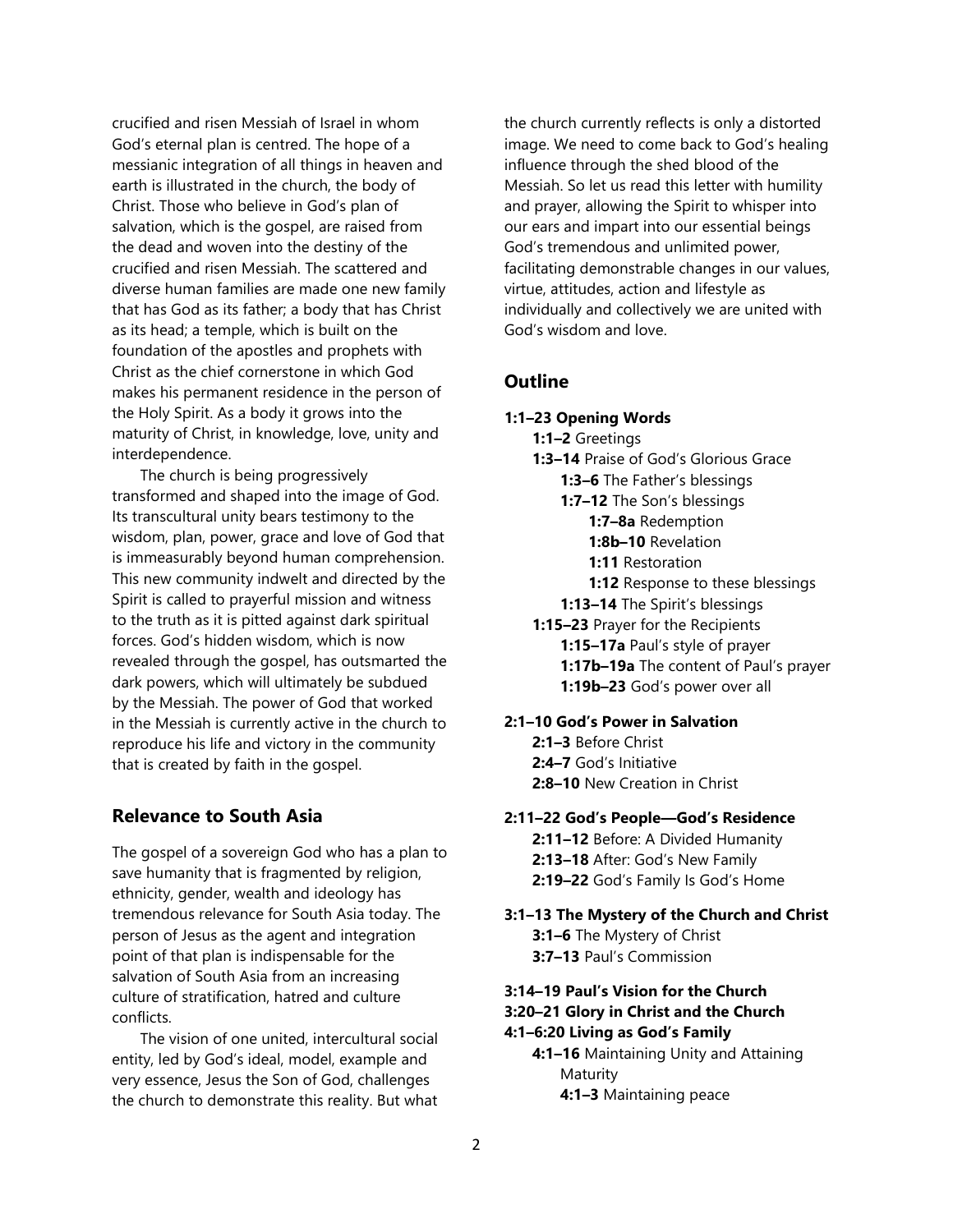**4:4–6** Fundamental unity **4:7–16** Diversity and maturity **4:17–24** Learning How to Live **4:25–6:9** Living as a New Creation **4:25–5:2** In our community **5:3–7** In our desires **5:8–21** Three contrasts **5:8–14** Light and darkness **5:15–17** Wisdom and folly **5:18–21** Alcohol and the Holy Spirit **5:22–6:9** In our homes **5:22–33** Husbands and wives **6:1–4** Parents and children **6:5–9** Masters and slaves **6:10–20** In a hostile environment

#### **6:21–24 Concluding Remarks**

## **COMMENTARY**

## **1:1–23 Opening Words**

Ancient letters usually began with greetings and praise of the recipients, followed by prayer for their well-being. But in this letter, Paul modifies the praise section. Instead of praising his readers, he praises God for blessing them (1:3–14). And he prays for far more than simply their health and wellbeing (1:15–23).

### **1:1–2 Greetings**

Paul introduces himself as *an apostle*—an authorised emissary or herald of Jesus the Messiah (for that is what the title *Christ* means). He has been appointed to this position by God himself, as he explains elsewhere (**1:1a**; see also Gal 1:1, 11–17;  $2:7-10$ ).

Those he is writing to are described as *God's holy people* (**1:1b**). They are "holy" not because they live particularly moral lives but because they belong to God (in the same way Israel was considered a holy nation because of its covenant relationship to God). And they are *faithful in Christ Jesus*, not because of anything they have done, but because of their association with Christ (**1:1d**).

The people Paul is writing to are *in Ephesus* (**1:1c**). These words are not found in all the ancient copies of this book. It is thus possible that this letter was written to several churches, one of which was in Ephesus. That may explain why this letter deals more with the universal church than with details specific to the church in Ephesus. But regardless of the recipient's geographic location, spiritually they are located "in Christ Jesus". That second location is their true source of security.

Paul's greeting, *Grace* and *peace*, is a combination of the Greek greeting (grace) and the Jewish greeting (peace), which is similar to the Arabic *salaam alaikum* (**1:2a**). Paul will show how these blessings flow from the nature of Israel's God and his readers' relationship with him (1:6–8; 2:14– 17). Paul and his readers can dare to call him *our Father*, for that is the way Jesus taught his disciples to address God (1:3; 3:14; see also Matt 6:9).

It is striking that Jesus the Messiah is mentioned in the same breath as God the Father, and as equally the source of divine blessings. Clearly, Jesus is far greater than any human leader of Israel. He can be given the title *Lord*, using the same Greek word that Jews used when translating the Hebrew form of God's covenant name (**1:2b**; see also 1 Cor 8:4–6; Phil 2:6–11).

### **1:3–14 Praise of God's Glorious Grace**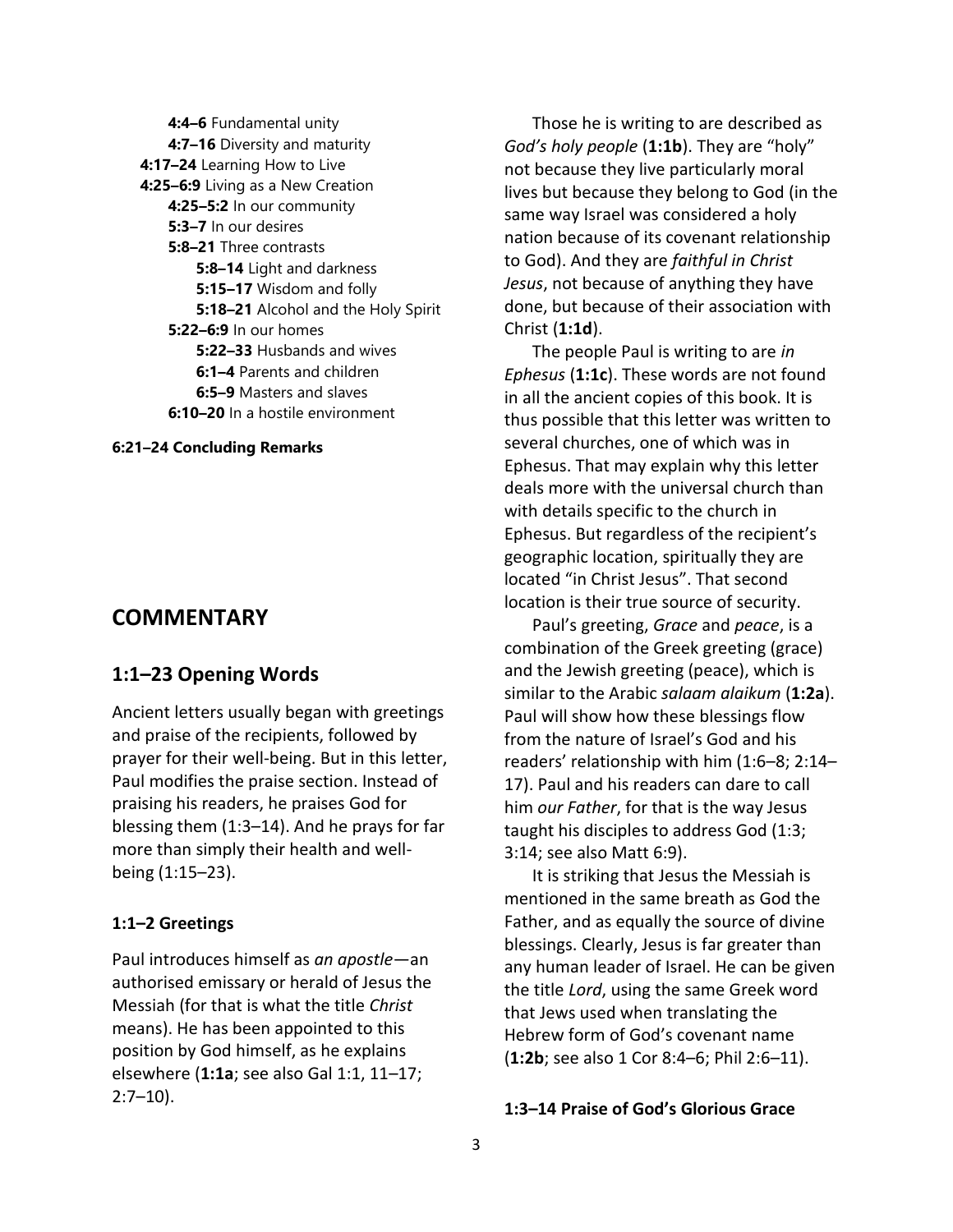Paul's great hymn of praise is all one long sentence in the original. It is similar in style to the prayers of praise that were used in Jewish synagogues at that time, except that it praises not only God the Father (1:3–6) but also the Son (1:7–12) and the Spirit (1:13–14). Each subsection ends with a doxology in which Paul speaks of the praise of God's glory (1:6, 12, 14). God is the main actor, and Jesus is the one through whom he acts.

Paul lists a rainbow of blessings:

- God lovingly chose us long before the creation of the world (1:4).
- God's plan is to adopt us as his sons (1:5).
- God has given us a lavish outpouring of grace (1:6).
- God has redeemed us, forgiving our sins  $(1:7)$ .
- God has revealed to us his ultimate purpose (1:9–10).
- God has given us the Spirit as a guarantee of our inheritance (1:14).
- We can be confident of our future redemption (1:14).

Together, these blessings highlight God's eternal plan of salvation of which Christ is the chief mediator. The lives of those who have received these blessings must overflow with praise to God (1:6, 12, 14).

### *1:3–6 The Father's blessings*

The attribute of God that Paul focuses on first is that he is the *Father of our Lord Jesus Christ* (**1:3a**). Jesus, the Messiah-King of Israel, is the Son of God. The gospels testify to the unique and intimate relationship between Jesus and the one he often spoke to or spoke of as "my Father".

Paul celebrates the generosity of God and his kindness in giving *every spiritual* 

*blessing in Christ* to those who depend on him (**1:3b**). All blessings come from God, and in that sense even material blessings can be described as "spiritual". But the blessings listed in this section are spiritual because they refer to what God has done to restore the relationship between humanity and himself. The blessings are in *the heavenly realms* because that is the place where God acts, and from where he gives them to us. The blessings are experienced "in Christ" because it is in Jesus the Messiah that all the promises of God find their fulfilment. With the salvation God has made available through the Messiah, God's people now have "every spiritual blessing". Such comprehensive benevolence calls for praise!

We cannot boast that we have earned these blessings. The only reason we enjoy them is because God *chose us* (1:4a). Many centuries earlier, God chose Israel to be his people and bound himself to them with a promise of everlasting faithfulness. Now that same status has been granted to all who are "in Christ" (see also 2:11-3:6).

God choosing us is not just a random act of benevolence, done on a whim, but a considered decision, motivated by *love*, and made *before the creation of the world* (**1:4a**). It was predetermined or predestined that it would be the Messiah (*him*) who would be the mediator between God and humanity.

In the OT God told his chosen people that they must be holy because he is holy (Lev 11:44). The same is true of the Ephesians. They were chosen *to be holy*, that is, set apart in a special relationship to God and dedicated to his service (**1:4b**). Being *blameless* is closely allied with being "holy", but also links up with the OT system of animal sacrifice in which only perfect animals, those without any defect, were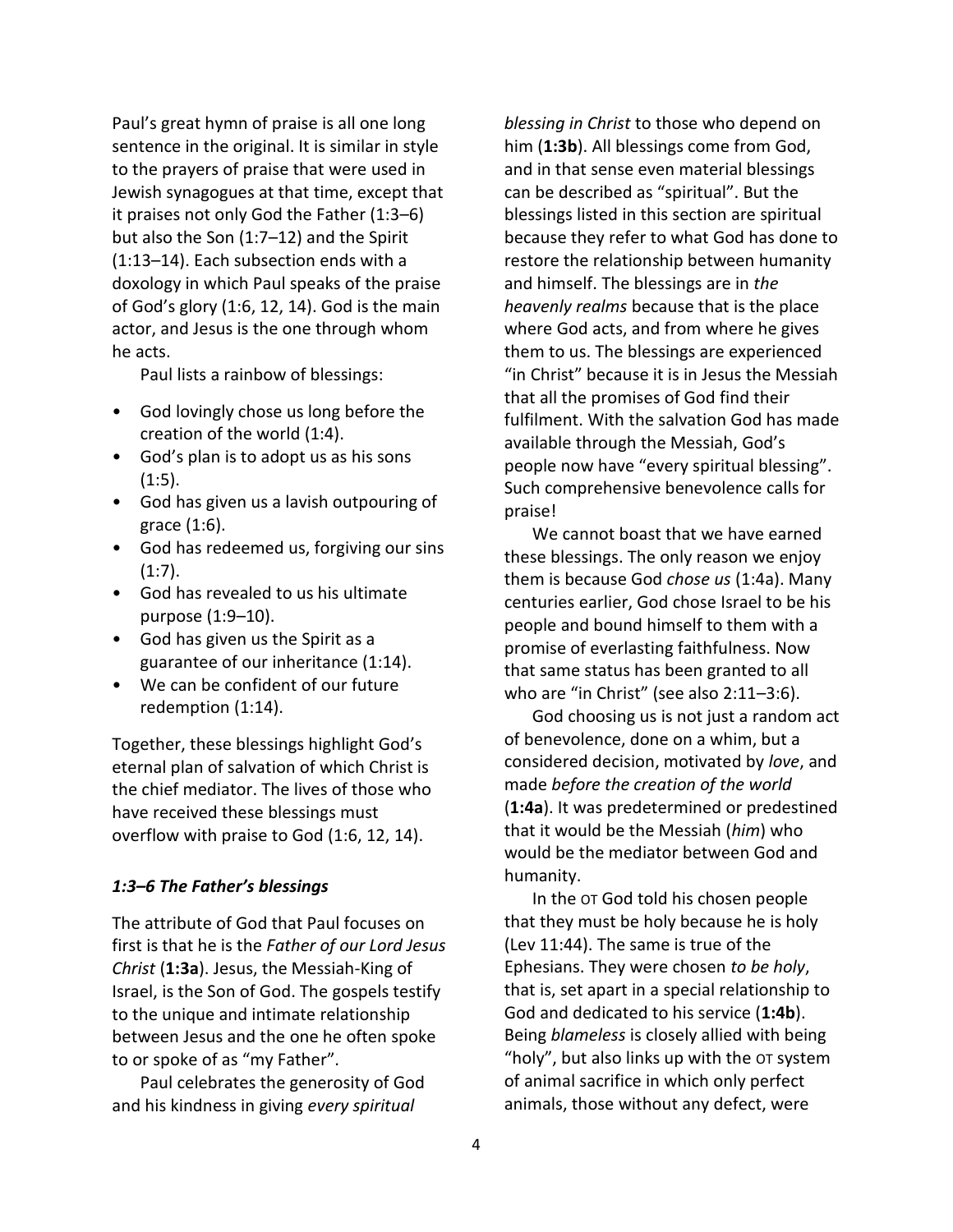acceptable offerings. None of us is truly blameless, but God's purpose in choosing us is to make us blameless, people whose lives are acceptable to God.

God's first blessing of us is sometimes spoken of as "election". His second blessing is called "adoption". God is uniquely the Father of Jesus Christ, but he is willing to extend a similar relationship to believers, granting them *adoption to sonship* (**1:5a**). Such an intimate relationship with God was not normal in Jewish thinking. True, the prophet Hosea spoke as if Israel were God's wife (Hos 1–4), and Israel's kings were called his "sons" (2 Sam 7:14; Pss 2:7; 89:4). This was Israel's status before God by virtue of her election (Hos 11:1) and restoration (Hos 2:10). But such status was not an option for ordinary believers. Now, however, family status is extended to all through Christ. As adopted children, they can enjoy the same status and rights as natural children.

Why were we adopted? The only answer we are given is that it was *in accordance with his pleasure and will* (**1:5b**). As with God's choosing or election, this was not done on a whim. Both our election and our adoption are *predestined*. The triple emphasis on predestination in this section (1:4, 5, 11) drives home the point that from the perspective of eternity, salvation is not something we have earned or deserve. It comes entirely as the gracious gift of God (John 15:16). (Note that to say this is not to deny the role of faith—see  $2:1-10.$ 

The third blessing believers enjoy is the *grace which he has freely given us*, or, in a more literal translation, "the grace with which he has graced us" (**1:6a**). The repetition of the word emphasises that grace is at the core of God's relationship with us. It is he who takes the initiative to

choose, pardon, restore and bless sinful men and women with something they do not deserve.

Many of Paul's Jewish contemporaries thought that God's blessings were only for their race. But God's grace extends to all nations. It is the logical fulfilment of God's plan of salvation conceived before the beginning of time, promised to Abraham in Genesis (Gen 22:18) and now channelled to us *in the One he loves*, that is, his Son (**1:6b**; Mark 1:9–11).

The word *glorious* is usually used to describe the character of God, but his acts of grace, choosing and predestining his people, are also glorious. To celebrate them in words, songs and obedience of life is to glorify him. The worship of God is the celebration of his grace!

The Christian doctrine of predestination is not the same as the South Asian concept of *vidhi* or fatalistic determinism. Fate is impersonal. The person who believes in it is trapped in the cycle of *karma and samsara*, birth and rebirth, cause and effect. Nothing one can do can change the fate allotted on the basis of deeds in a previous life, astral forces or the gods. This type of predestination is negative and traumatic. But when Paul talks about predestination, he sets it in the context of a kind and gracious God of love who is determined to bless his people. God is not a capricious being who has willed that the majority will perish while a few alone will benefit from grace. Rather, he is generous and determined to bless his people and grant them eternal salvation.

### *1:7–12 The Son's blessings*

The second section of the list of blessings focuses on what Christ has done in terms of redemption and revelation and on the final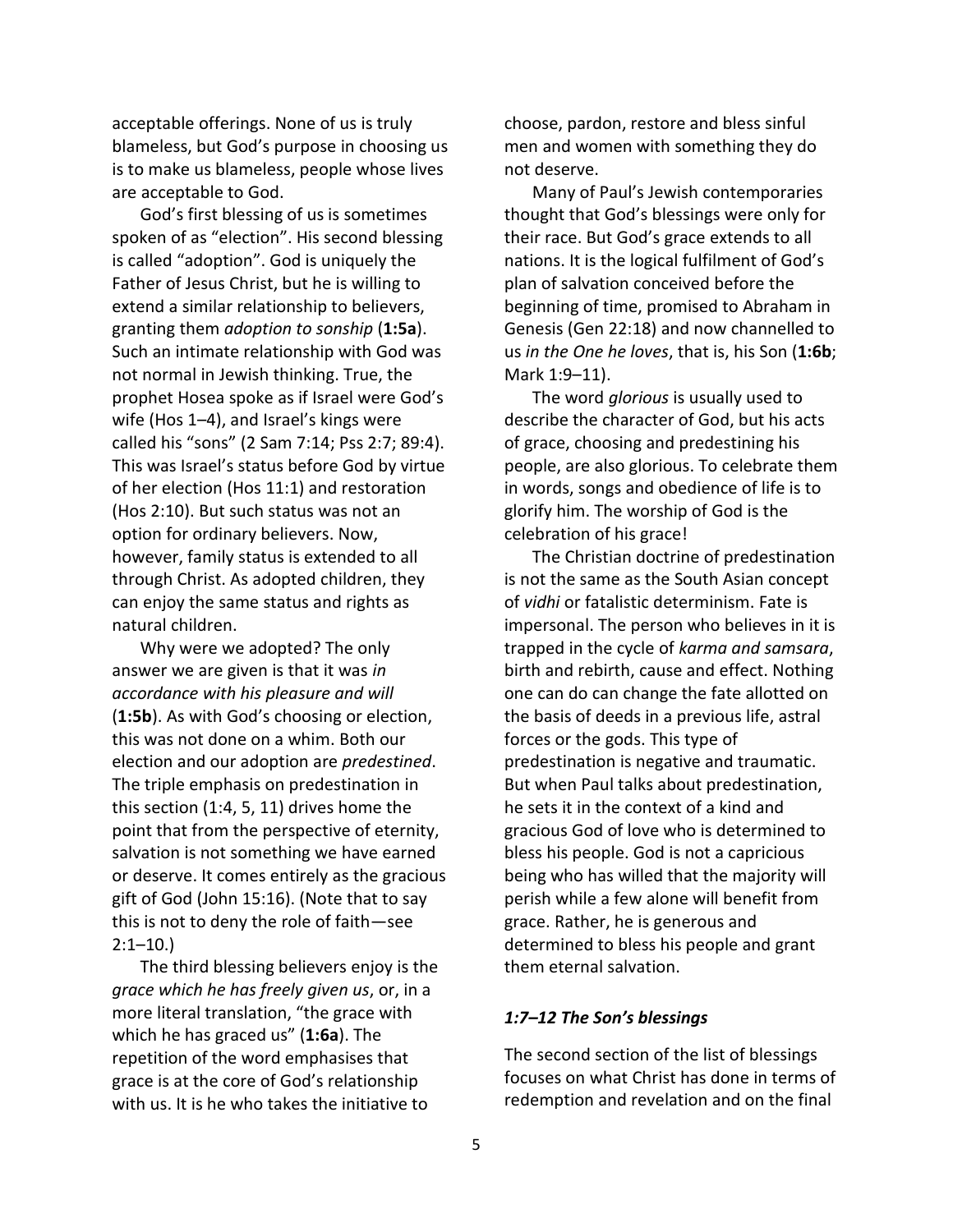integration of all things in and under him. In presenting these blessings, Paul follows a similar sequence to the one found in the OT account of the exodus. First there is redemption (equivalent to deliverance from Egypt), then the revelation of God's will (as it was at Sinai), and then there is the restoration of God's people who are set apart as his prized possession or inheritance (as when Israel took possession of Canaan).

**1:7–8a** REDEMPTION. The word translated "redemption" was commonly used to refer to buying the freedom of a slave or paying a price to repossess pawned or lost property. So God's action in freeing Israel from slavery in Egypt and his restoration of the nation after its Babylonian captivity were both acts of redemption. But when it comes to Christ, the oppressive tyrant or slave master from whom he offers redemption is neither a Pharaoh nor the Roman emperor. It is the much worse cosmic oppressor, *sin*. That is why Paul parallels the words *redemption through his blood* with the *forgiveness of sins* (**1:7**). Each of us has a long list of sin debts that we have accumulated and have no hope of ever paying. But Christ, drawing on *the riches of God's grace*, has paid off our debt for us! This wholesale remission of debt is an example of the generosity of God and the riches of his grace.

History has seen people like Mahatma Gandhi and Nelson Mandela who have been willing to give their lives in order to right wrongs. Their suffering can be interpreted as a tragedy explained by the *dharma yudha*, that is, the war between good and evil. But Christ's death was different. It was not a side-effect of a larger struggle. It was part of the plan and purpose of God. His death was redemptive in that he died for others as their true representative and

substitute. His death made it possible for us to have our sins forgiven and to become adopted children of God. It is an unparalleled demonstration of the grace of God that is *lavished* upon undeserving humanity (**1:8a**).

**1:8B–10** REVELATION. Because of his unique relationship to the Father, Jesus had a particular knowledge of God's will (Matt 11:27; Luke 10:22; John 5:20–22; 10:15; 17:25–26). Those who have been adopted into God's family share that privilege. God's once hidden plans have now been made known with *all wisdom and understanding* to his children (**1:8b**; Heb 1:1–2). The days of partial knowledge are over.

Grace unravels the *mystery of his will* that would otherwise be hidden from human understanding (**1:9**). It is as if we have been given the script of a play, so that we know what God's plans are. We know that the grand finale will involve all of creation, *all things in heaven and on earth*, coming together in Christ (**1:10b**). This will be a scene of cosmic reconciliation and the triumph of God, whose redemptive plan was set in place before the world began.

We do not know exactly when this scene will unfold, but it will happen *when the times reach their fulfilment* (**1:10a**; compare Gal 4:4). The mystery that was once hidden and is now revealed is not just about the restoration of Israel to God, or even of all peoples to God, but stretches to the reconciliation of heaven and earth, that is, of God and all his creation. On that day we will indeed celebrate the kingdom of God in all its fullness!

1:11 RESTORATION. In **1:11** Paul again combines the ideas of being *chosen* and *predestined*. However, the word here translated as "chosen" literally means "chosen by casting lots", as when the land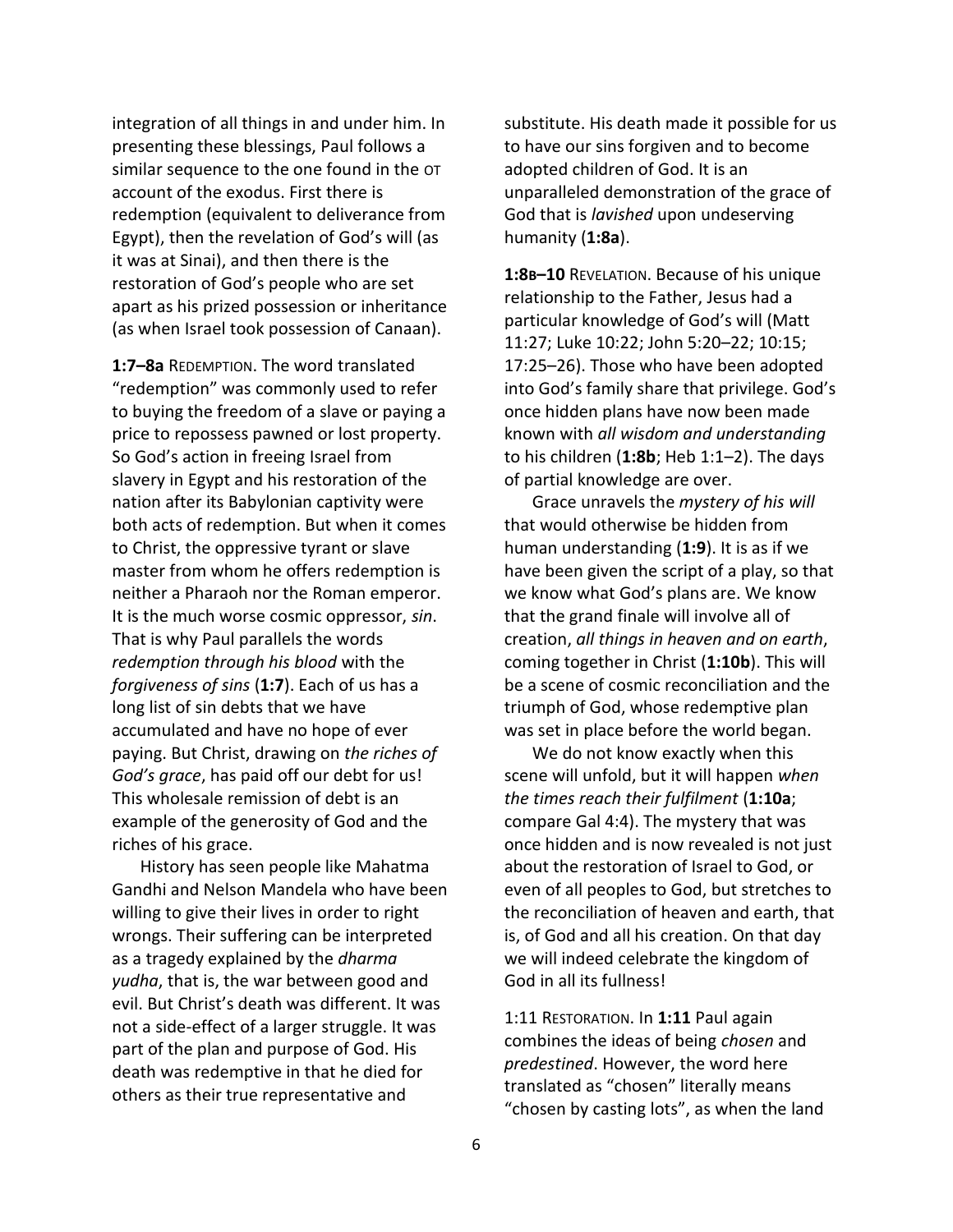was divided between the various tribes in the days of Joshua. Thus a strong case can be made for the alternative translation that is suggested in the marginal note in the NIV, namely, *in him, we also were made heirs*. This translation brings out the sequence of redemption, revelation and restoration to the promised land (Ps 16:5–6).

In Deuteronomy 32:11 Israel is spoken of as God's prized inheritance. This special status of the covenant people is now transferred to those who follow Jesus. Such blessings come through God's own initiative, his *plan* and *will*, and not through human achievement.

**1:12** RESPONSE TO THESE BLESSINGS. The second set of blessings also concludes with a purpose statement. This time, however, Paul frames the purpose in terms of *we who were the first to put our hope in Christ* (**1:12**). He seems to e referring either to the apostles or to the Jewish followers of Christ, who were historically the first to believe (Rom 1:16; 2:9–10). They had recognised that Christ was the hope of Israel, which is yet to be fully realised in terms of the cosmic reconciliation of all things to God in the messianic kingdom (1:10). They too *praise … his glory*. God's redemptive grace in Christ results in worship or the celebration of God's character.

### *1:13–14 The Spirit's blessings*

Paul included himself in the "we" referring to Jewish believers (1:12). But he does not want to give the impression that the Jews are superior to the non-Jews in Ephesus. It is simply that the Jews had the first opportunity to hear the gospel. And so he quickly adds, *and you also were included in Christ* (1:13).

The fundamental proof that both Jews and non-Jews are accepted by God is that both have received *the promised Holy Spirit* (**1:13a**; Acts 10:44–47). God had promised that this universal outpouring of the Holy Spirit would be one of the blessings that would flow in the end-time when God would renew his covenant with his people (Joel 2:28). John the Baptist had foretold that Jesus would baptise with the Spirit (Mark 1:8). The prophecies of both Joel and John had been fulfilled at Pentecost (Acts  $2:16-17$ ).

The NIV says that the Ephesians had both *heard* and *believed* the gospel. The two verbs create the impression that these were separate acts. But in the original Greek, the two actions are inextricably linked. Together they are a response to *the message of truth, the gospel of your salvation* (**1:13b**; see also Rom 10:14–15).

A response of faith on hearing the gospel is given God's seal of approval by the blessing of being *marked … with a seal, the promised Holy Spirit* (**1:13c**). A seal is a symbol of ownership as well as a guarantee that a document is authentic and has not been tampered with. Similarly, the Holy Spirit is a symbol that a person belongs to God and a guarantee that he or she a) has a future *redemption*, b) has a future *inheritance* and c) is *God's possession* (**1:14**).

The Spirit is also a down payment, the *deposit*, guaranteeing a greater measure of blessing to come. These blessings too are spiritual and in the heavenly realms (1:3).

The Holy Spirit's role is to bring all the blessings of the Father and the Son to completion under one head, Christ (1:10). The completion of this work will result in *the praise of his glory* on earth and in eternity as we celebrate God's grace, love, wisdom and power.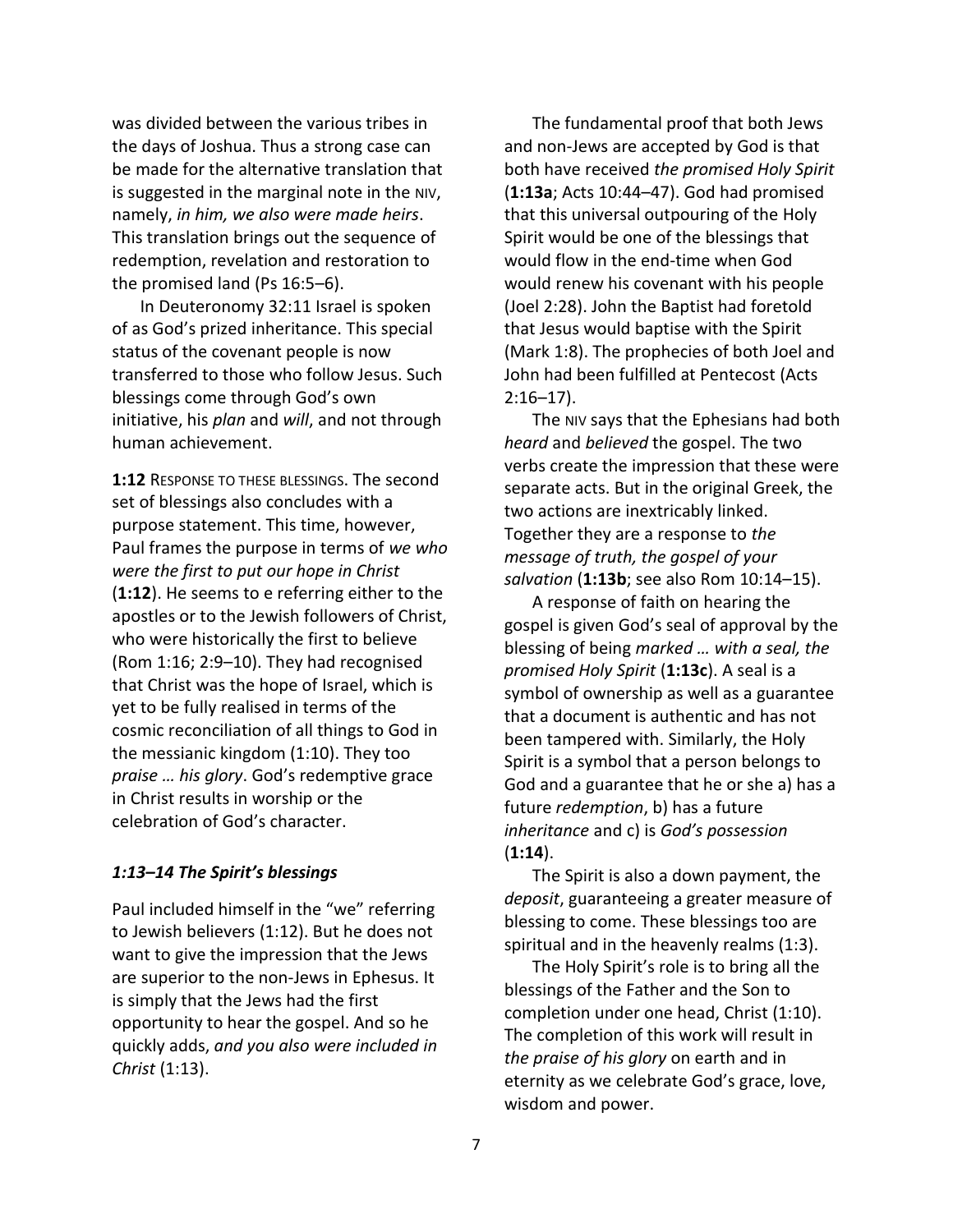### **1:15–23 Prayer for the Recipients**

Paul's opening blessing in this letter was one long sentence in the Greek, and so is his prayer for those he is writing to.

### *1:15–17a Paul's style of prayer*

Paul's prayer represents his response to hearing that the Ephesians (and the other churches to which he was writing) have not only inherited God's blessings in Jesus the Messiah but are also showing the truth of their faith by their *love for all God's people* (**1:15**). These two things, faith and love, should always be present in our response to the gospel (1 Thess 1:3–5). (Paul often also adds a third element, one which he discussed in 1:12, namely hope—see Rom 5:2–5; 1 Cor 13:13.) Faith engages the whole person: mind, heart and body. If we believe God's truths with our minds, then this will result in a desire to lovingly surrender to how God wishes us to act. And he commands us to love our neighbours (Deut 6:4–6; John 15:12).

The fact that the Ephesians are showing love for "*all* God's people" suggests that their love goes far beyond their normal boundaries. They are showing love without regard to race, language, nationality and proximity (and if they had been in South Asia, it would also have been without regard to caste).

Paul's prayers for the Ephesians are characterised by thanksgiving and constancy. He can say, *I have not stopped giving thanks for you* (**1:16**). This could mean either that he gives thanks every time he prays for them or that he constantly prays for them, repeatedly *remembering* them and asking for blessings on them.

His prayers are addressed to *the God of our Lord Jesus Christ* (**1:17a**). How can Jesus

have a God if he himself is God? Are there two gods? No. The NT insists that there is only one God (Rom 3:29–30; 1 Cor 8:4–6), while at the same time asserting Jesus' equality with God. Paul indicated this equality in the opening words of this letter (1:2). Jesus spoke of God as his Father and of himself as God's unique Son and revealer, who shares in the unique functions of God in creation, salvation and judgement. This God is the *glorious Father* who does not age or change and lives in inaccessible light (1 Tim 6:16).

#### *1:17b–19a The content of Paul's prayer*

Paul's main request, which underlies all his other requests, is that his readers be given *the Spirit of wisdom and revelation* (**1:17b**). Isaiah had prophesied that the coming Messiah would be full of the Spirit of the Lord, which he defined as a Spirit of wisdom, understanding, counsel, might, knowledge and fear of the Lord (Isa 11:2). This Spirit that rested on the Messiah is also present in the people of God (just as the sonship of the Messiah is also extended to all who are adopted into God's family—1:6).

The Spirit's role is not just to guarantee our salvation (1:14) but also to bring us revelation, illumination and insight into the will of God so that we can *know him [God] better* (**1:17c**; see also John 16:12–14). Such knowledge was part of the end-time hopes of Israel (Jer 31:31–34). Increasing knowledge of God means a growing intimacy and understanding of God and his Son and leads to unity in the church (see 4:13). Encouraging such growth is the goal of Christian ministry.

Paul also describes the Spirit's ministry in terms of enlightening *the eyes of your heart* (**1:18a**). When we were saved, we were brought from the darkness of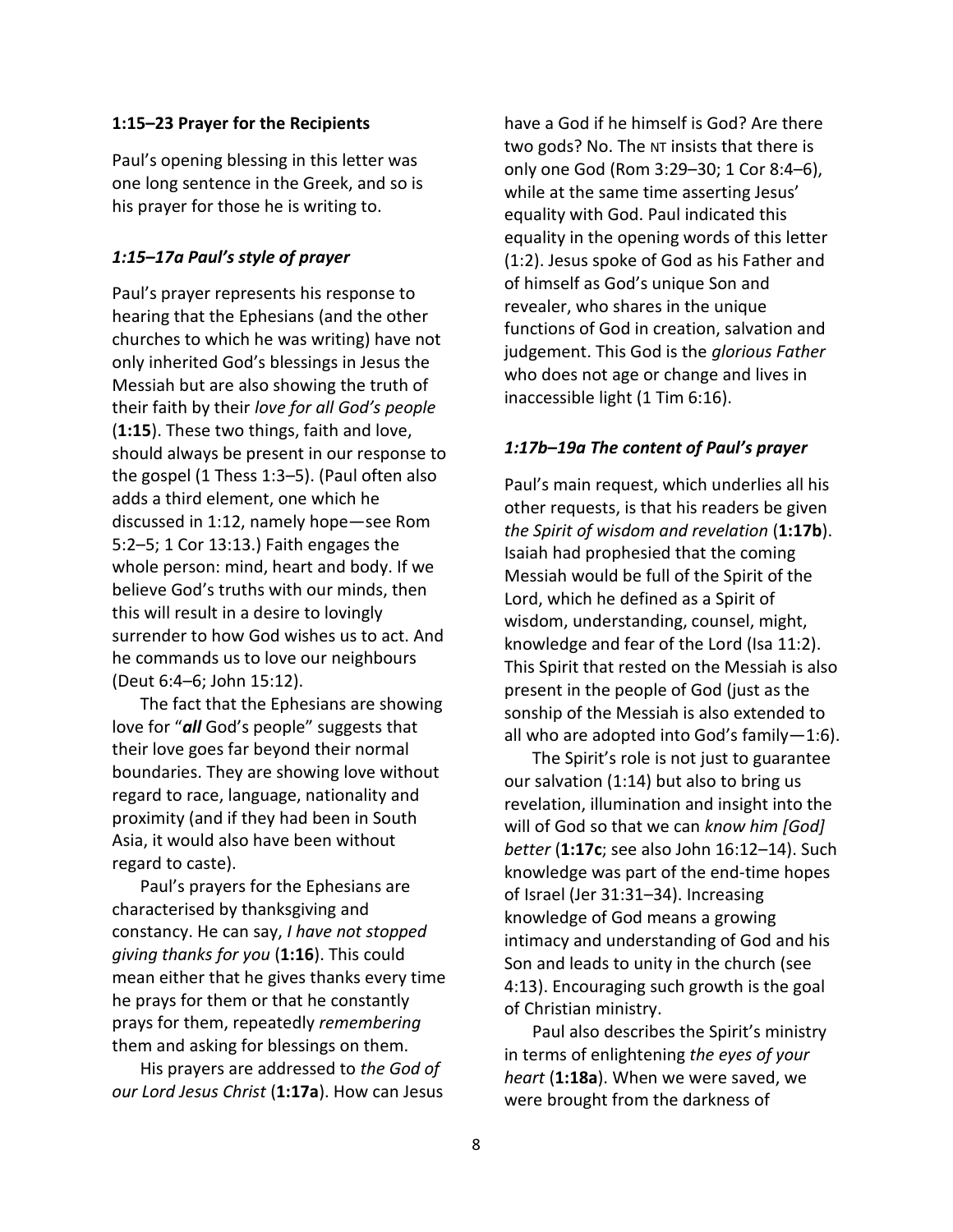ignorance into God's wonderful light (Col 1:13; 1 Pet 2:9). But that does not mean that we see all things clearly as soon as we are saved. We still need more enlightenment and a greater understanding of our wonderful God and of how he wants us to live. So Paul prays that the Spirit will educate the Ephesians more and more and make things plain to their hearts. The "heart" in this context is not the seat of emotions but rather the genuine person, the naked self without any pretentious concealment or camouflage.

Paul identifies three things about which the Ephesians need more knowledge:

- *The hope* **to which they have been called** (**1:18b**). Many centuries earlier, God had called Abraham to follow him, and later he had called Israel out of Egypt. In both cases, the recipients of the call had to step out on a journey of faith, hoping for a future that was not yet in their possession. Through the gospel the Ephesians have received a similar call to be part of God's purposes by belonging to his family.
- *The riches of his glorious inheritance* (**1:18c**). Abraham and the Israelites followed God to a promised land, a tangible inheritance. Believers in Christ are promised a glorious destiny. But Paul also speaks as if believers and the church itself are God's inheritance. God values them as his own inheritance!
- **God's** *great power* (**1:19a**). Paul describes this power as *incomparably great*. No other power can do what God's power has done. This power works for the benefit of *us who believe*. It is manifested in Christ (1:20–23) and in the salvation of all who believe (2:1– 10).

### *1:19b–23 God's power over all*

The power of God is demonstrated in *the mighty strength he exerted when he raised Christ from the dead and seated him at his right hand* (**1:19b–20a**). The resurrection involved far more than just the resuscitation of a corpse! It marked the inauguration of a new era in the history of God's saving interventions, the climax of God's covenant with Abraham and the beginning of a new creation. The resurrected Messiah is now exalted to a seat at the right hand of God *in the heavenly realms*, where he now reigns over all (**1:20b**).

Paul tries to convey an impression of Christ's status in heaven by speaking in terms of a royal court. The seat Christ occupies is the place of honour that would have been occupied by a co-regent who governed with the same authority as the king. This throne is on a dais, where the king sits raised above the nobles and other ranks who await his orders. He is *far above all rule and authority, power and dominion and every name that is invoked* (**1:21a**; see also 3:10; 6:12; Phil 2:10).

Christ outranks all others in both *the present age* and in *the one to come* (**1:21b**). The Jews thought of the "present age" as a period characterised by the dominion of sin, evil and death, and longed for it to end and be replaced by the "age to come", which would be characterised by righteousness and peace. Paul recognises that the transition between these two ages is already taking place but is not yet complete. The grand finale is still awaited (1:10). But the most important element is in place. The Messiah has come and his enemies have been overcome as *God placed all things under his feet* (**1:22**; Ps 110:1; 1 Cor 15:25–27).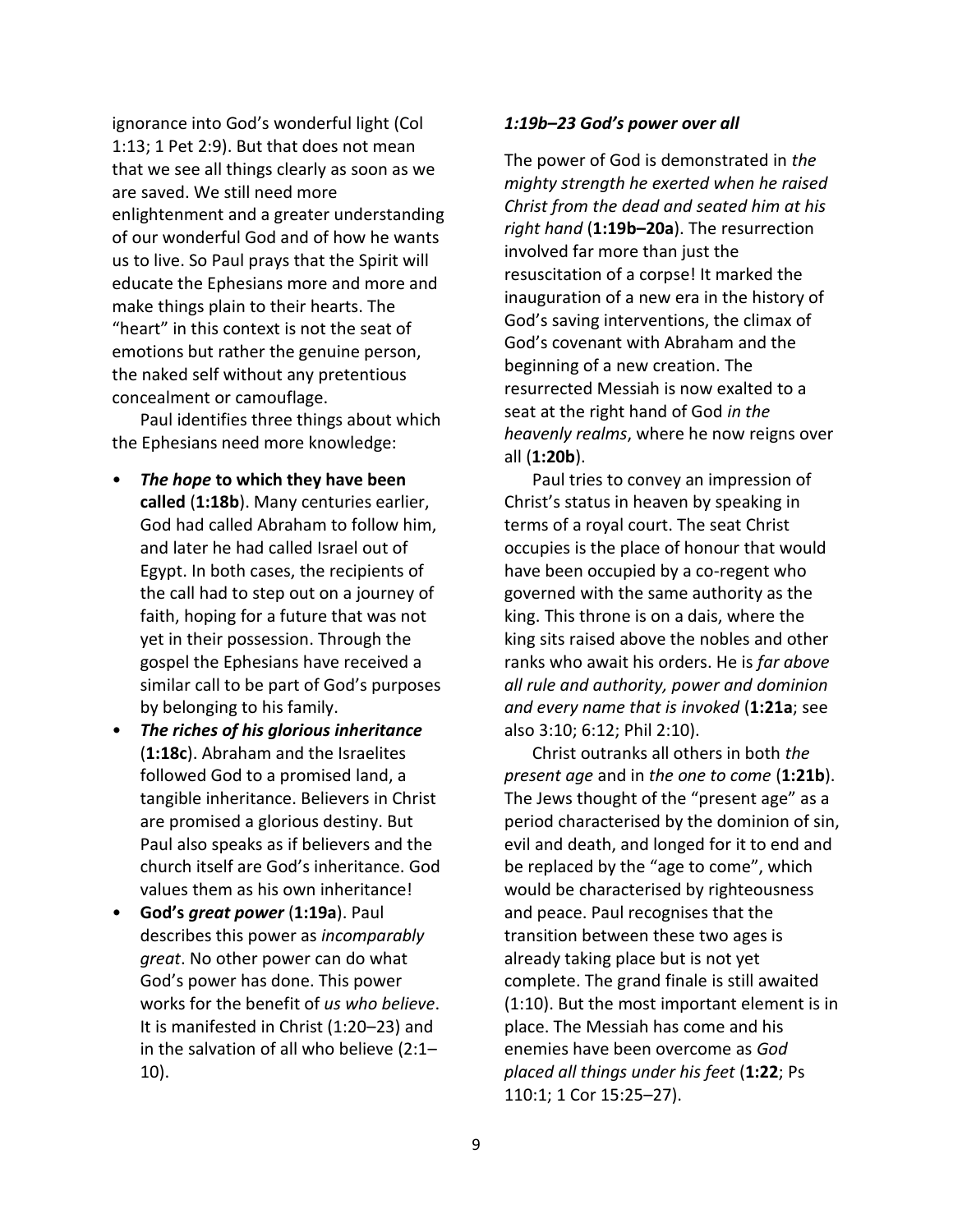The messianic reign has already begun, but for the present his kingship is manifested in *the church*, which is defined as *his body* (**1:23a**). The relationship between Christ and the church is as close as that between your body and your head. To belong to Christ is to be incorporated into him. He fills his community as his power, purpose and presence reside in the body, bringing it to completion. He fills *everything in every way* (**1:23b**). His church's task is to make that apparent by making disciples of all nations.

## **2:1–10 God's Power in Salvation**

God's power has been revealed in Jesus' resurrection and exaltation, and in his formation of the church and its worldwide mission. It is also shown in the salvation of those who believe.

### **2:1–3 Before Christ**

A body cannot live without a head. Thus those who are not part of Christ's body can be described as *dead* (**2:1**). They live in a culture of sin, transgressing the boundaries God has set for human behaviour and wandering away from his paths. In referring to this lifestyle as *the ways of this world* Paul is not implying that the physical world is inherently evil. It is the sinful lifestyle the world favours that is evil.

Yet those who do not follow Christ do have a head of sorts, for they follow *the ruler of the kingdom of the air*, Satan (**2:2**). They do not have the Spirit of Christ, but instead are moved by *the spirit who is now at work in those who are disobedient*. He is the leader of all who live in rebellion against God.

Those who are in rebellion are eager to gratify their *cravings … desires and thoughts* (**2:3a**). Doing whatever we want may seem like a wonderful freedom, but this freedom is an illusion. There is no such thing as a completely independent human being. We all serve either God or his enemy.

The shift to "we" in the previous paragraph matches Paul's shift in **2:3b**. In 2:1–3a, he may have been speaking to Gentiles, but the "we" makes it clear that he is also referring to the Jews. There is worldwide solidarity in this rebellion. Just like the Gentiles, the Jews were *by nature deserving of wrath* (see also Rom 3:22–23). This "wrath" is not an irritable anger; it is the just response of a holy and righteous God to mutiny and subversive behaviour.

Understanding that sin is an offence against God is very different from regarding sin as mere ignorance, a misguided entanglement in the material order, which is considered an illusion. The Bible teaches that God created the physical and material world, and that it is neither evil nor illusory. Evil lies in how we relate to it. We can either glorify God for his goodness and love, or we can ignore him, which is equivalent to refusing to acknowledge his rule.

### **2:4–7 God's Initiative**

Rulers traditionally show little sympathy for rebels. But God is different. The king against whom a rebellion is in progress responds with abnormal favour. Instead of condemning humanity, God loves them with a *great love* and pours out his mercy and grace (**2:4**). This aspect of God's character is celebrated time and again in the old covenant (Exod 33:19; 34:5–7; Pss 89; 103), and God shows the same grace when he acts through the Messiah.

Through God's mercy and kindness, those who were living a life which was in effect "dead", now experience a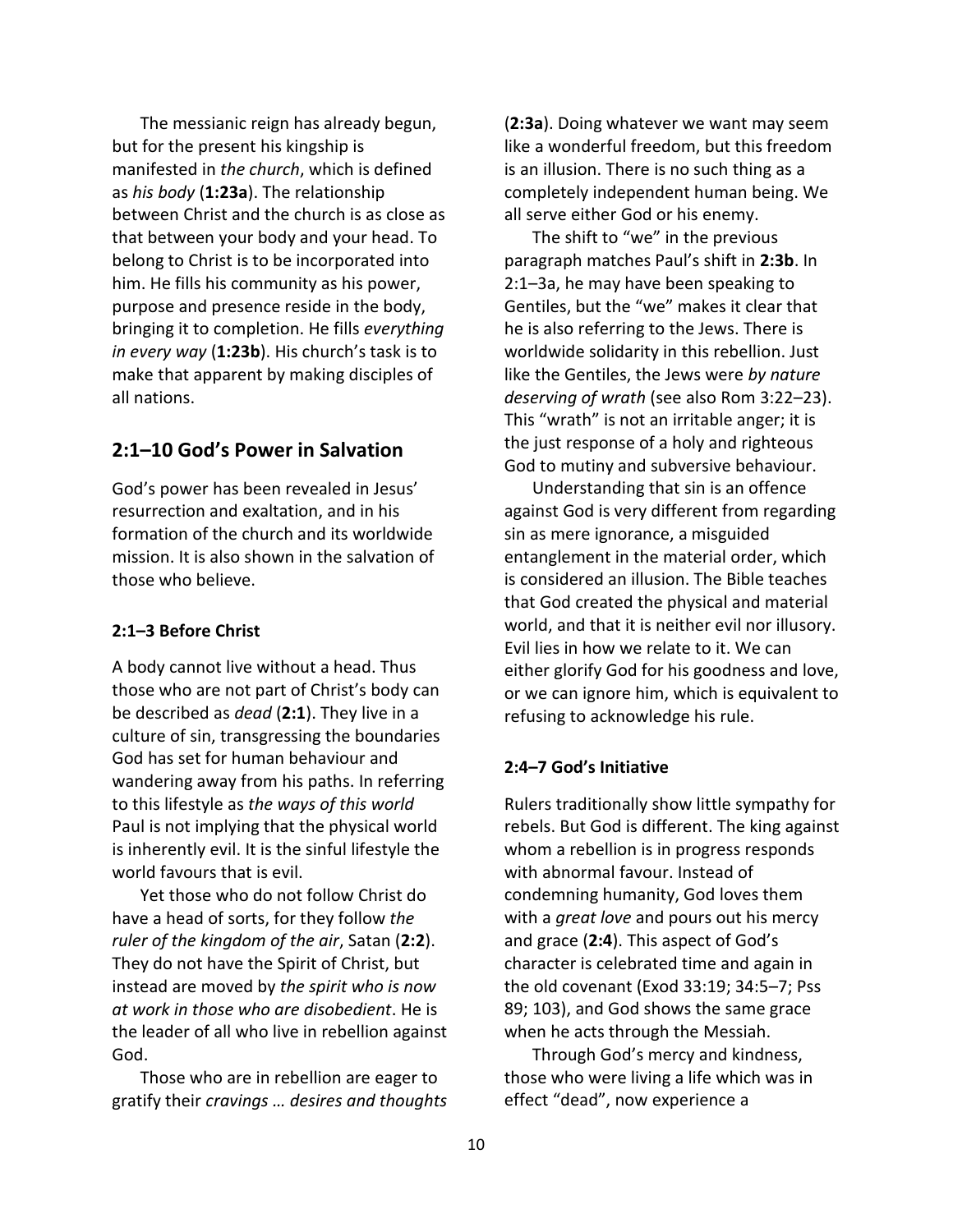"resurrection". They are *made … alive* (**2:5**), and *raised … up with Christ* (**2:6**). Where they were once Christ's enemies, they are now *seated … with him*. Their situation has been utterly transformed. The tense Paul uses makes it clear that this has already happened, even though believers continue to live in their mortal bodies. We may not always feel transformed, but our status is utterly different from what it used to be.

To put this in terms that may be familiar to some in South Asia, we could say that Christ has opened the status of twice-born *dvija* to all. In Hinduism, only those in the upper castes could become *dvijas* and only they were entitled to study the Vedas. But all who believe in Christ becomes dvijas (John 3:3). We share in the reign of Christ as a true royal priesthood!

The culmination of our salvation will come in the future, *in the coming ages* (1:10, 14; 4:30; 5:5–7). God's ultimate intention is to reveal his covenant character as the immeasurably gracious one as he touches the world through the Messiah (**2:7**).

### **2:8–10 New Creation in Christ**

God's character is the foundation of the new age of salvation, and thus Paul can repeatedly assert that salvation is God's work: *It is by grace you have been saved*. We had done nothing to deserve salvation. *It is the gift of God* (**2:8**). It is "by grace" because God extends mercy, and kindness to those who deserved punishment. The victory of the kingdom of God over the kingdom of Satan releases captives, and the conqueror pours out mercy and kindness on them. He is even prepared to suffer in order to bless those who should receive his wrath. God is the covenant-making, promisekeeping God of mercy, kindness, and love.

This gift of salvation is received by faith. We have to decide to take shelter under God's protection, lovingly surrendering to him, understanding that this is not a right we have earned, or an achievement of our own, but his gift. We have absolutely nothing that we can *boast* about (**2:9**). We are God's *handiwork*, the Messiah's masterpieces (**2:10a**).

We do not earn our salvation by good conduct, but salvation in Christ leads to good conduct (**2:10b**). The lifestyle and the good works we will do as a result of our salvation were already in the mind of God before we were even saved! This implies that rather than blindly following cultural rules of moral behaviour, we need to live in such a close relationship with God that our lives are characterised by the *good works* that flow from our imitating his character (Matt 5:16; Titus 2:11–14; 3:1–4).

A salvation to which the one being saved has nothing to contribute does not appeal to a culture that worships achievement, talent, shrewdness and hard work. Self-effort is applauded, and to be given a hand-out like a beggar hurts our pride. But no matter how outwardly successful people may appear, they are in desperate need if they are living apart from God.

## **2:11–22 God's People—God's Residence**

In 2:11–22 Paul shows how the church through the Messiah becomes the unified people of God, among whom the Holy Trinity dwells. They become a temple that will last for all eternity. Once again, he begins by presenting the human predicament and then describes the divine response of grace and the benefits that flow from it.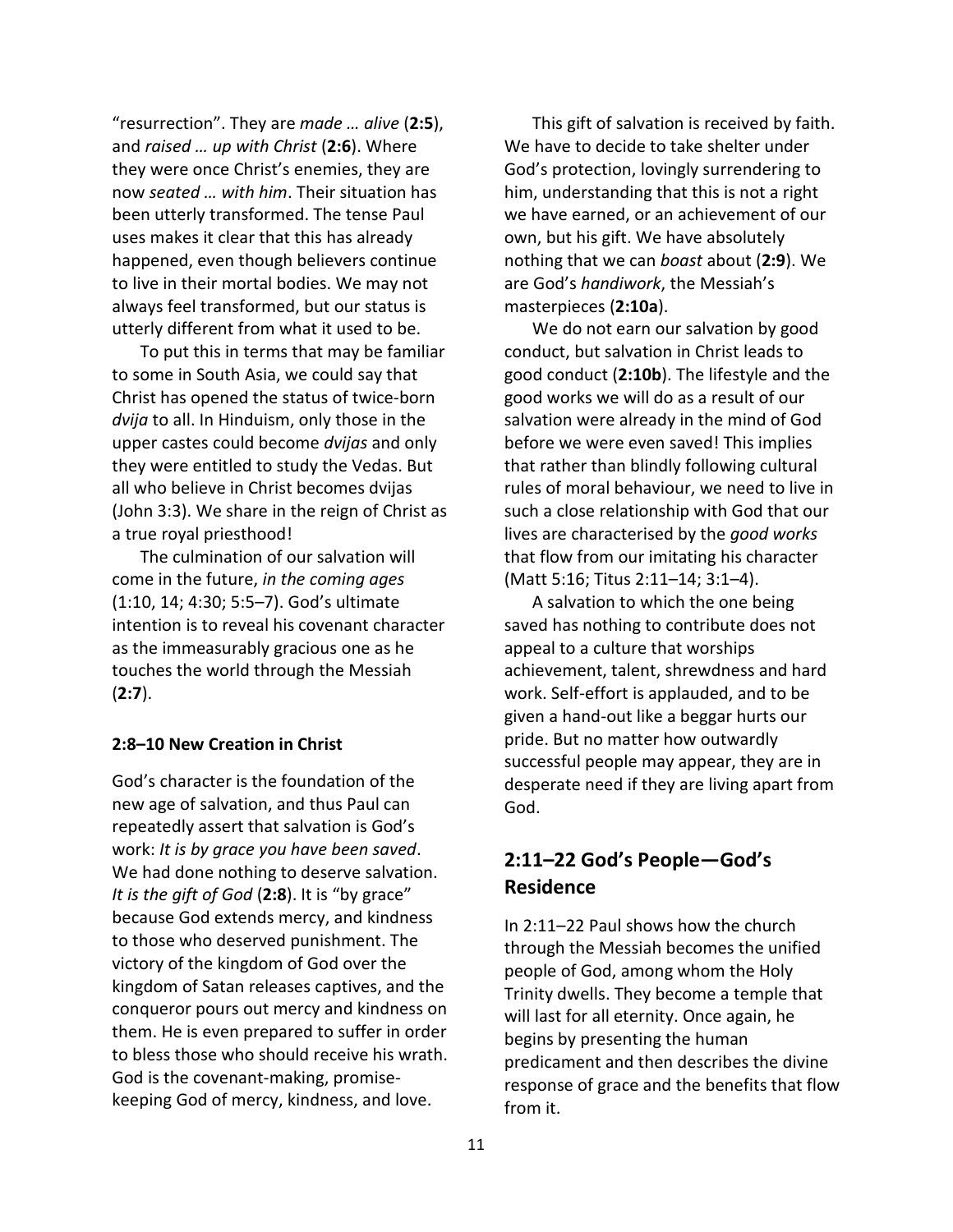### **2:11–12 Before: A Divided Humanity**

Paul reminds his readers of their previous status. They were *Gentiles by birth* (**2:11a**) and *without God in the world* (**2:12b**). He does not mean they were atheists or not religious, but they worshipped gods other than Israel's God. Israel's faith is that there is only one God, and that they are his uniquely chosen people, bound to him by a covenant marked in their flesh by *circumcision* (Gen 17:9–13). Non-Jews were not eligible to receive the benefits of the covenant unless they converted (Ruth 1:16).

The uncircumcised were *excluded from citizenship in Israel* (**2:12a**). As *foreigners to the covenants of the promise* there was no way they could ever share in the promises or hope of Israel, especially the promise of a Messiah.

We can judge Paul's views on this topic by the way he refers to circumcision as being done *in the body by human hands* (**2:11b**). Far more important is the circumcision of the heart done by the Spirit, which is the sign of the new covenant (Rom 2:29).

### **2:13–18 After: God's New Family**

As he did in 2:4, Paul introduces a powerful contrast with the word *but*. Those who had previously been *far away* (non-Jews) have been brought *near* to God and his people (**2:13, 17**). Some of Paul's readers may also have remembered times in Israel's history when even the Jews found themselves in exile, far from God (Isa 57:19). Others may have remembered Jesus' parable of the prodigal son, who strayed far away but was welcomed back by his father (Luke 15:11– 32).

What is it that has brought them near? It is God, acting through *the blood of Christ*, that is, by the costly death and resurrection of the Messiah.

### **CHRISTIAN UNITY**

Throughout history Christians have allowed themselves to be divid which are theological and some of which are not. It has come to b divisions have often been a hindrance to the propagation of the c for unity. In many Asian countries, political persecution and natior Christians together.

Ultimately, however, our union should not be rooted in sociothe work of God, the Holy Spirit. Jesus prayed for unity among his them may be one, Father, just as you are in me and I in you. May world may believe that you have sent me" (John 17:21). Why did h frailty of human beings and understood that our diversity in chara thinking was bound to cause division. The unity he prayed for was between us and God) and horizontal (unity among ourselves). The horizontal unity when he wrote, "How good and pleasant it is whe unity" (Ps 133:1). Such unity bears witness to the faith.

Unity between Christians can be expressed in many ways and movements of the twentieth century pressed for organic unity and India to come together to form the Church of North India (CNI) and (CSI). This unity was extended to the conciliar level with the forma CSI, CNI and Mar Thoma Church, which is today known as the Cor On the regional level, the councils of Bangladesh, India, Nepal, Pa formed the South Asia Council of Churches (SACC), while on the v form part of the World Council of Churches, a federation that aim groups together to exchange ideas and share resources.

Organic unity is not the only way in which we can express Chr shown when Christian leaders from different denominations gather issues affecting this region. Such discussions can lead to joint acti rights and religious freedom. They can also lead to different group Christian literature (such as this commentary) or cooperating in ru rehabilitation centres, old-age homes, hospices for the terminally HIV/AIDS, and so on.

But it is not only leaders who can act to demonstrate Christiaı churches can encourage Christians to form prayer networks to pra also combine to organise Christian festivals, where Christians fron together and discover how they can worship together, participate the community together.

Such expressions of unity help us to understand what Paul me uses the body to illustrate unity in diversity within the church. The we are alike in all respects, but that we form one body, united in on having professed in baptism our one faith in the one Lord, and we Father (Eph 4:4–6). This concept of unity is both spiritual and orga **Arthur Jeyakumar**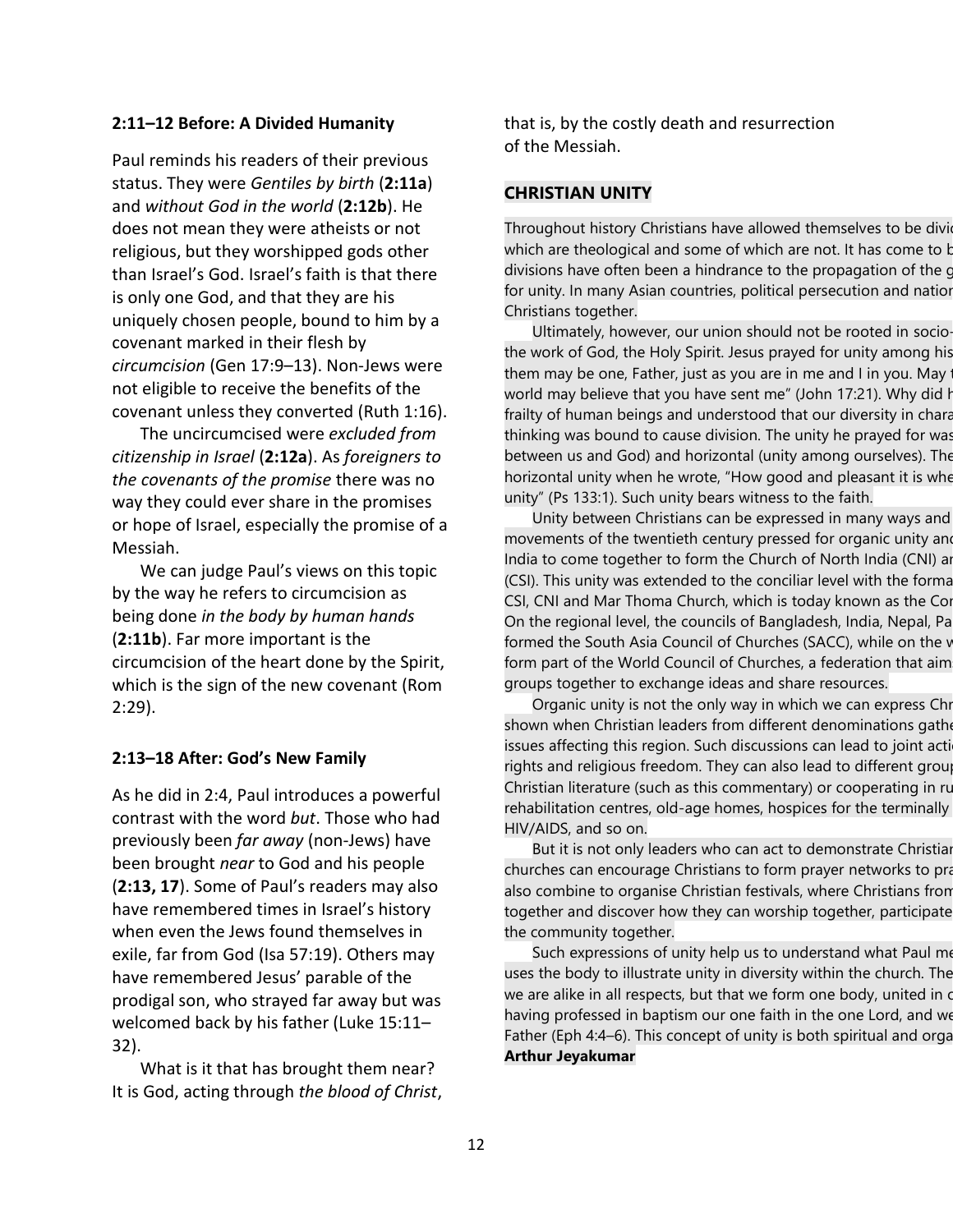The Messiah is the "prince of peace" (Isa 9:6) who establishes peace by destroying the barrier between Jews and Gentiles and reconciling human beings to God and to each other. Thus Paul can say that the Messiah *himself is our peace* (**2:14**). *The dividing wall of hostility* that he has broken down is a metaphor for the separation between the Jews and all others brought about by *the law with its commands and regulations* (**2:15**). This law was like a fence around the Jewish nation. It barred others from entering it.

The metaphor even had a literal equivalent in the temple in Jerusalem. There a barrier or dividing wall prevented Gentiles from entering. The Jews expected that the Messiah would favour the Jews and reinforce that barrier, but when he came he did not raise the height of that wall; instead, he destroyed it.

Christ's *setting aside* of "the law with its commands and regulations" does not mean that God's laws no longer apply. In fact, in chapters 4 and 5 of this letter Paul describes how God's people are to conduct their lives. Paul's point here is that the Jewish law is no longer used to decide who is eligible to be a member of God's covenant family.

Christ's demolition of the barrier integrates Jews and Gentiles into one new group, the church, with a totally new identity. This reconciliation of God and people, and of people with each other, is brought about by his death (**2:16**). The Messiah not only died on the cross to bring about this peace, but he also became the herald of the new order of peace. As the church proclaims him, the risen Christ continues to preach peace (**2:17**). The restored community, the church, has *access to the Father* in the Messiah and in the *one Spirit* (**2:18**). There is no separate way of

approach for Israel. It is in one body, in the Messiah, through the Spirit that both Jews and Gentiles can enter directly into the presence of God. There is no longer any privilege for those who belong to a particular race or go to the temple in Jerusalem. There is no longer any discrimination against women, children or the disabled. All members of the new community created by the Messiah may enter by the Spirit into God's throne room.

In passing, it is worth noting that 2:18 is further evidence for the Trinity. Father, Son and Spirit work together for peace and reconciliation.

### **2:19–22 God's Family Is God's Home**

The death of Christ has brought about a radical social transformation. The creation of one new humanity (2:14), integrated as one body (2:16) means the Gentile believers are no longer *foreigners and strangers*, left in the hopeless state described in 2:11–12. God is now their Father (2:18; see also 1:5), and they are *members of his household*, part of the human family of God (**2:19**; see also 1:5). As adopted children, they share all the rights of a naturally born child. As *fellow citizens with God's people* they have the same rights as the original members of the covenant people (Hos 1:10; 2:23; Rom 9:25–26).

Paul now changes the metaphor. Where he has been speaking of family and citizenship, he now speaks in terms of a building, describing the church as *a holy temple in the Lord* that is still in the process of being built (2:21). Construction takes time. Even the temple renovation begun by Herod the Great in 19 BC was completed only in AD 63.

The foundation of the metaphorical temple that Paul is speaking of is laid by the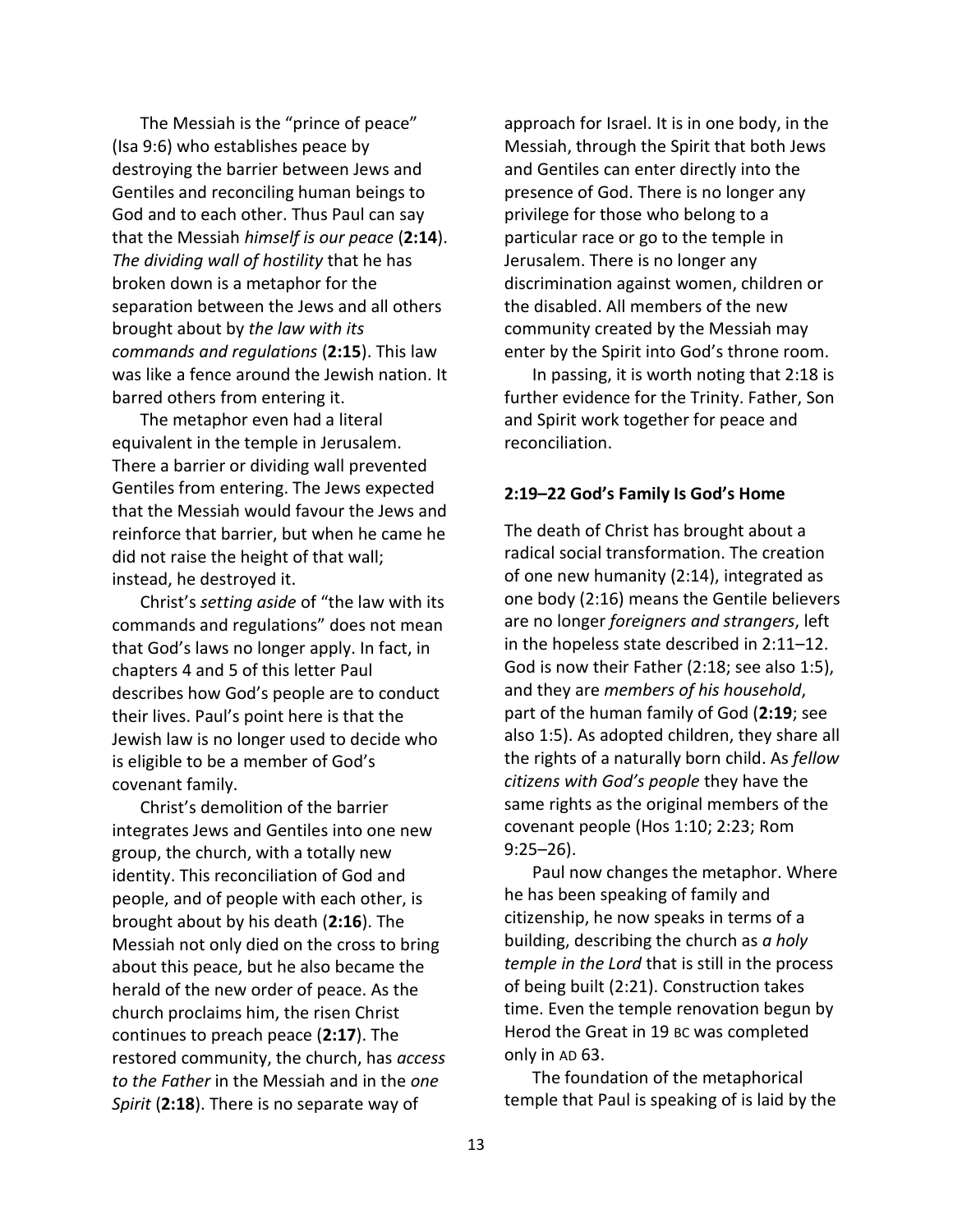OT *prophets* and the NT *apostles* (**2:20**). The authority of their testimony is guaranteed by the fact that Christ himself is the *chief cornerstone* of the message, the one who holds the foundation together (**2:21**). He is at the heart of the church's message. With Christ at its core and building on the foundations laid in Scripture, the believers joined together in the church rise or grow to become a *holy temple* in the Lord. Paul stresses that the Gentiles (*you too*) are also stones in the walls of this new temple (**2:22a**).

The temple in Jerusalem was referred to as God's dwelling place (even though the Jews knew he was too great to be contained by it—1 Chr 6:18–21; 2 Chr 36:15). In the same way, this new living temple of which Christ is the cornerstone is to become *a dwelling in which God lives* not as a visible idol, but *by his Spirit* (**2:22b**).

We have been seated with Christ in the heavenly realms (2:6) and God had deigned to become resident among us. What an overlap of heaven and earth!

Given that the living stones being used to construct this new temple are Jews and Gentiles around the world, Christ's temple cannot be restricted to any locality or any physical structure. It is universal and everywhere! Access to it is not restricted on the basis of caste or ethnic identity, for all who come to Christ are equally parts of the structure. Nor is it necessary to make a pilgrimage to reach this temple. It is present wherever God's people meet.

## **3:1–13 The Mystery of the Church and Christ**

Thinking about what God is doing and has done moves Paul to heartfelt prayer (3:1). But as he begins, he is distracted by further thoughts about the insight he has been

given into the revolutionary nature of this covenant family of God. So he breaks off to explain this and does not resume his prayer until 3:14.

### **3:1–6 The Mystery of Christ**

Unusually, Paul once again identifies himself as the author of this letter, but this time he describes himself as *the prisoner of Christ Jesus for the sake of you Gentiles* (**3:1**; 1:1). This imprisonment was literal, not metaphorical. Paul was in prison (4:1). He had been arrested because of the hostility of the Jews to his message that Gentiles were now also welcome in the covenant people of God (Acts 21:27–36).

Paul realises that not all those he is writing to may understand what he is talking about. Some of those reading the letter might never have heard him explain how he had been called to his ministry to the Gentiles. But he assumes that they will have been told about it by others (3:2). He was charged with *the administration of God's grace* to the Gentiles when the apostles agreed that he was called to take the gospel to them (**3:2**; Gal 2:1–10). It was his task to help Jews and Gentiles understand God's plan, which he has just explained, and come together in the church.

Paul speaks of his message as a *mystery*, not in the sense of something unknown but in the sense of something that was once hidden but has now been revealed to him and to others (**3:3–5a**). This open "mystery" is the fact that *the Gentiles* who receive the gospel have now become part of God's covenant family. They can be *heirs together with Israel, members together of one body, and sharers together in the promise in Christ* (**3:6**; see 2:14–18). The Gentiles can come to share this special status and the accompanying blessings through a door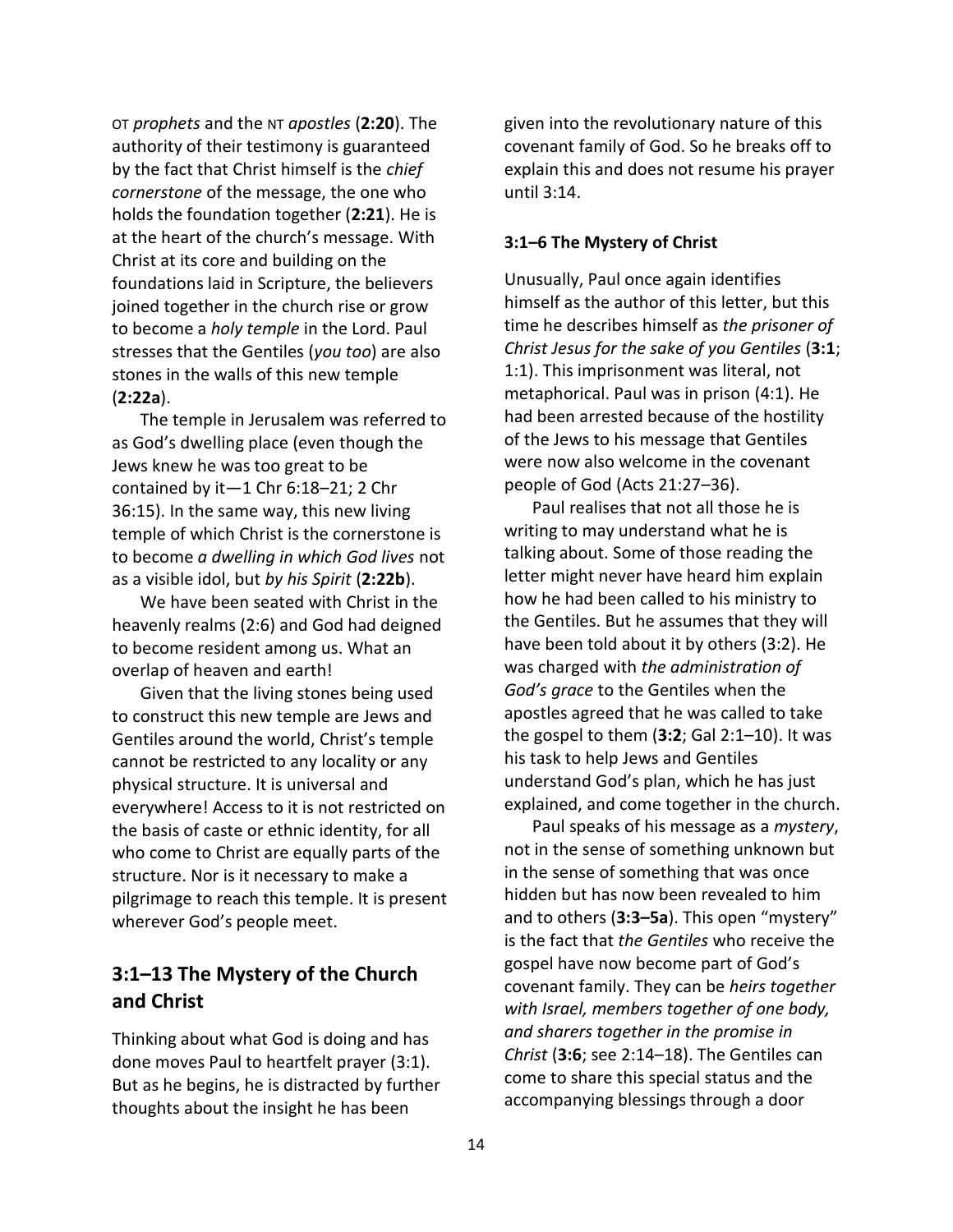other than conversion to Judaism and following the law of Moses. God's secret plan has been to accomplish this through Christ the Messiah—Israel's Messiah. So God's great plan of bringing the whole universe to himself is fulfilled in Jesus the Messiah. The basis for membership of God's family has nothing to do with race, caste, colour or gender.

God's radical vision of a unified human society on earth linked with heaven was once unknown (3:3). So earlier Jewish interpreters, and even some of Paul's opponents, cannot entirely be faulted for not recognising it. The only way humans could know this eternal secret was for God himself to make it known. He revealed it by the Spirit to the *holy apostles and prophets* so that they could tell it to others (**3:5b**). The gospel is a mystery, but it is not a secret. There are no secretive rituals surrounding it.

### **3:7–13 Paul's Commission**

The fact that this mystery was revealed to Paul does not give him superhuman status. He is simply *a servant of this gospel by the gift of God's grace given me through the working of his power* (**3:7**). He may be imitating Christ's humility when he describes himself as *less than the least of all the Lord's people* (**3:8a**). He is acutely aware that he had done nothing to deserve his position as an apostle and that his "privileges" have made him a servant of the gospel and a prisoner. Those who lead God's people are not elevated high above them.

Yet despite his sufferings, Paul rejoices that he has been given the responsibility of explaining the "mystery" so clearly that it can be understood by everyone (3:8–9). He joyfully proclaims the *boundless riches of* 

*Christ*, the Messiah (**3:8b**) who offers peace (2:17) and social harmony (3:6).

The plan to unite Jews and Gentiles in one community, as well as its timing, was *kept hidden in God who created all things* (**3:9**). In God's *manifold wisdom* he planned to bring Christ as saviour and Lord of all (**3:10a**). God demonstrates this once hidden, now revealed, wisdom to the *rulers and authorities in the heavenly realms* by forming the church, which is his new social order (**3:10b**).

*Christ Jesus our Lord* is the one in whom God's eternal secret is brought to light and his plan accomplished (**3:11**). Once again Paul celebrates the wisdom, knowledge and purpose of God (see also 1:5, 8, 9, 11). The disclosed secrets of God provide all who believe in the gospel of Jesus with direct access to God himself (**3:12a**; see 2:18). The path to heaven is not controlled by ritual purity, moral perfection, racial privilege, or special religious rituals. It is open to all who have faith in Jesus, who enables all, male and female, Jew and Gentile, to enter the divine presence with *freedom and confidence* (**3:12b**).

In the light of such an amazing plan, Paul's own *sufferings* should not dishearten his readers. His sufferings have contributed to their becoming believers who participate in God's *glory* (**3:13**).

## **3:14–19 Paul's Vision for the Church**

Paul now resumes the prayer he began, but did not complete, in 3:1. There he had been moved to pray as he wrote about the divine plan to bless human beings, and his continued reflections on that plan now result in one of the greatest prayers recorded in the NT.

He offers this prayer on his knees (**3:14**). This posture is not required by Scripture,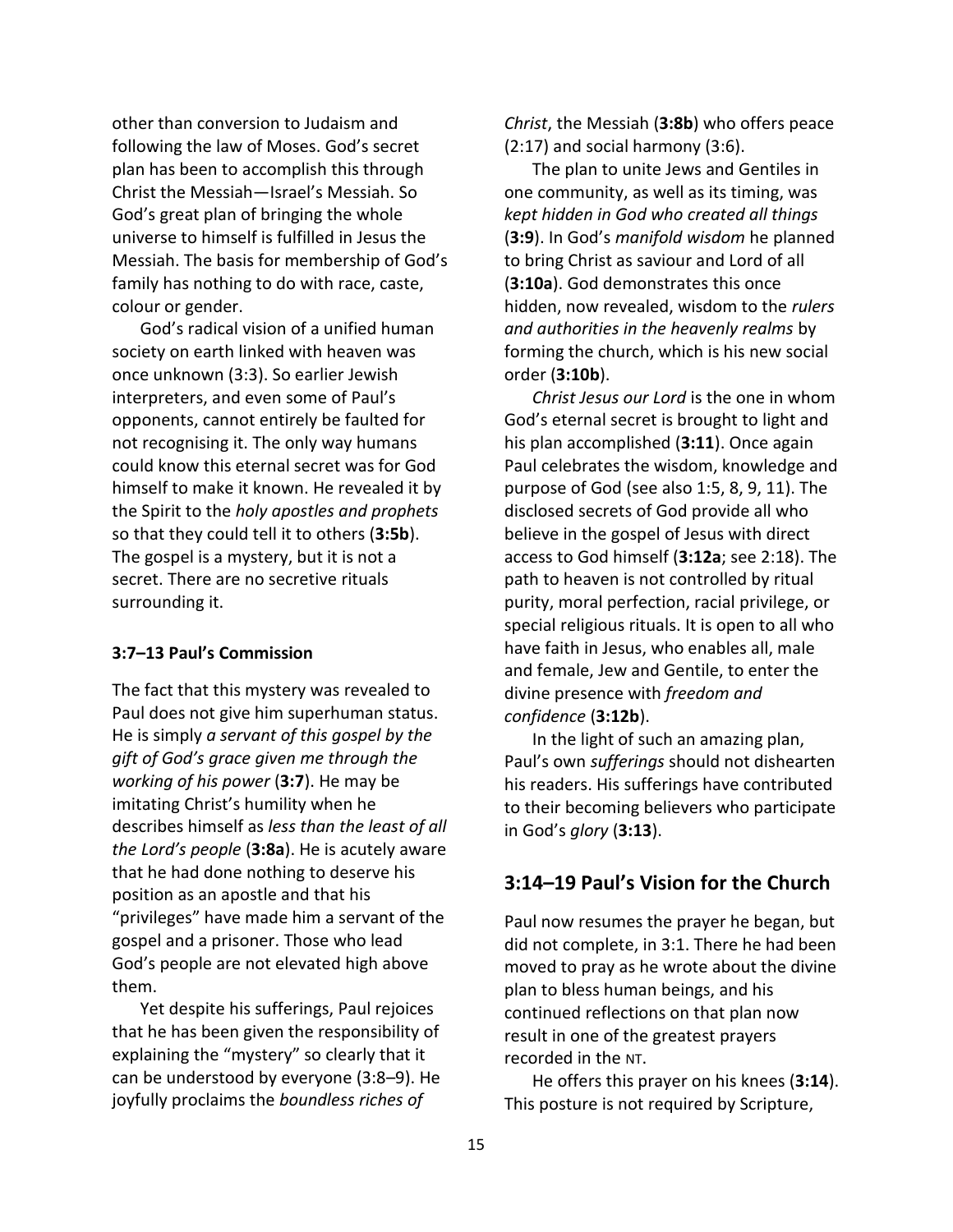but we know that people such as Jesus and Daniel knelt in prayer, especially in contexts of extreme fear and brokenness. Kneeling signifies surrender to a superior. It is equivalent to removing one's footwear and prostrating oneself at the feet of a deity.

Paul has already prayed for the readers of this letter in 1:17–19. There he was praying for them as individuals. Now, however, he prays for them as a community, a body, the eternal family of God. Thus he addresses his prayer to the Father of all, *from whom every family … derives its name* (**3:15**).

Children carry the name of their father. Networks of families are linked through the names of ancestral leaders or clan/family names. And all humanity are linked by their creator, who gives credence, authenticity and authority to everything that is called a family. It is from him that all families come.

Paul speaks of families as being both *in heaven and on earth*. The heavenly families may be the angelic hosts, who were thought to be divided into groups and were sometimes referred to as the "sons of God" (Gen 6:1–4; Job 1:6; Pss 29:1; 89:7). However, the main focus here is on the redeemed family of God. The God and Father of our Lord Jesus Christ (1:17) becomes the Father of us all, through the new covenant. Family status is conferred upon all who believe the gospel (1:6).

Paul prays for four great blessings to be given to the church from the Father's *glorious riches*:

• **Empowerment in the Spirit** (**3:16**). The Spirit is already at work in the believers and in God's plan of salvation (1:13–14; 2:18, 21–22; 3:7). But, just as in 1:17, Paul prays for the continued work of the Spirit to *strengthen you with power*. The power he prays for is not the ability to

perform miracles or demonstrate supernatural gifts, but rather an unshakeable conviction of the presence of Christ.

- **Communion with Christ** (**3:17a**). The reason he desires the Spirit's empowering of the inner person is so that Christ may dwell permanently in their hearts (3:17). He is not speaking simply of an emotional closeness to God, for the "heart" also involved the mind and the will in Paul's day. His praying is that they will be strengthened in their faith, which will give them the boldness to endure hardship.
- **Flooding with divine love** (**3:17b**). When Christ *dwells* in a person's heart, the person is *rooted* and built up in love. A root collects nourishment, and a building's foundation is the base for further construction. Self-effacing, serving love is like the root that keeps the believer firmly in touch with the Spirit. Empowerment by the Spirit leads to the church, *all the Lord's holy people*, experiencing such love from Christ and from one another that they begin to appreciate the greatness of this love. It is too great to be measured and its extent cannot be fathomed for it *surpasses knowledge* (**3:18–19a**). The love of the Messiah is beyond human comprehension. Yet Paul prays for the church to be collectively blessed with it. What this means in terms of practical Christian conduct will be explained in chapter 5 of this letter.
- **Filling with all the fullness of God** (**3:19b**). It is humanly impossible to love like Christ, but the Spirit can enable this to happen. Paul prays that their characters will be transformed so that they reflect the love, wisdom, mercy, grace and compassion of God.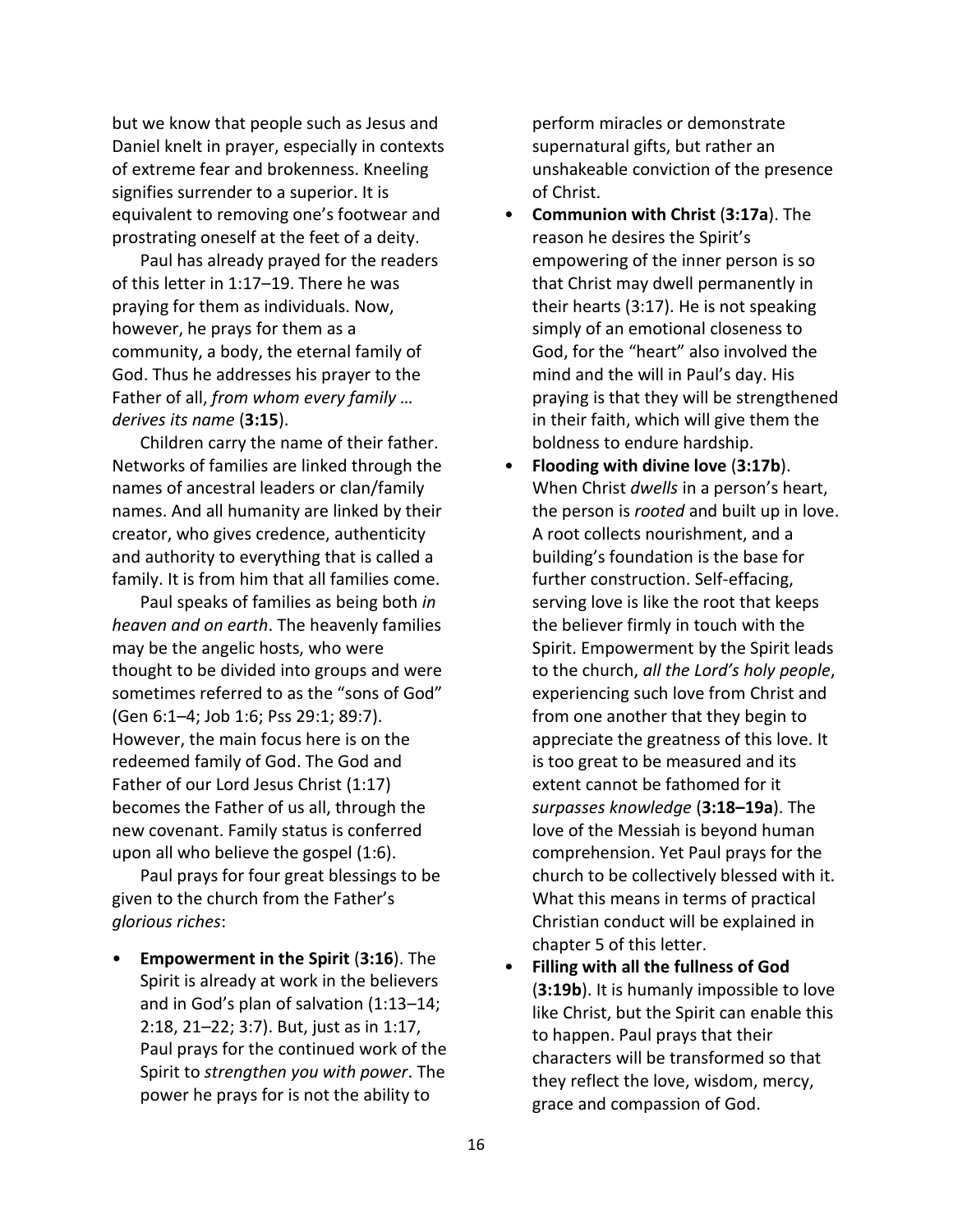## **3:20–21 Glory in Christ and the Church**

At the start of his prayer, Paul asked for blessings to be given from God's glorious store of riches, and at the end of his prayer he again refers to those riches, saying that God is able *to do immeasurably more than all we ask or imagine* (**3:20**). God's *power* is already *at work within us* (1:19; 3:7). Dependence on his wealth, his power and his ability to deliver on behalf of his people gives assurance that God will answer our prayers.

God's purposes for the world will not be completed until all things in heaven and earth are brought to perfect integration in the Messiah (1:10). Until that time, with the help of the Spirit living in them, believers are to bear witness by being the kind of people described in Paul's prayer. They are to be a loving, godly community that will prompt all members of the church and those around them to give God honour and glory (**3:21**).

Just as Christ is the person in whom God's glory is revealed, and he himself participates in the glory of God, so also the body of Christ is to be the embodiment of the glory of God. The head and the body will then be a glorified whole.

## **4:1–6:20 Living as God's Family**

After praying that the church will demonstrate the glory of God, Paul explains what this means in everyday life and in family relationships. This will not be accomplished without spiritual struggle.

## **4:1–16 Maintaining Unity and Attaining Maturity**

*4:1–3 Maintaining peace*

Paul's status as a *prisoner for the Lord* gives the words *I urge you* the force of a command. Since the new life the believers now enjoy is a gift of grace, they are to live a life *worthy of the calling* they *have received* (**4:1**). They are to reflect the nature of the God who has called them.

Paul recommends five virtues humility, gentleness, patience, bearing with one another, and love (**4:2**; see also Matt 11:29; 1 Cor 13:4–8; Gal 5:22; Col 3:12–14; Jas 3:17–18). Being *completely humble and gentle* is not the same as being oppressed and powerless. It is a reflection of the character, and therefore the power of Jesus (2 Cor 10; Php 2:6–10). Paul himself showed this humility (3:8). *Bearing with one another* requires us to practise restraint in response to irritations or offences. A non-retaliatory response is an act of *love*. Such restraint requires us to be *patient*.

The church's role is not to bring about *peace* between humanity and God, because that has already been established in the blood of Christ (2:13–18). However, the Christian is called to make *every effort* to maintain and model social harmony or *the unity of the Spirit* (**4:3**; John 17:11, 20–23). This is to be done in the new covenant family, the church, which was brought about by the Spirit of God (1:13–14, 17; 2:18, 22; 3:6, 16). The church is where the believer belongs, and where he or she demonstrates a commitment to unity.

## *4:4–6 Fundamental unity*

The unity for which Paul appeals is rooted in the unity of the Trinity. The Messiah is one and he has only *one body*, namely the church, the people of God (1:22–23; 2:14– 16). There is only *one Spirit* who gives life to the body (**4:4**). The Spirit also leads to the *one* future *hope* (1:10, 14), which arises out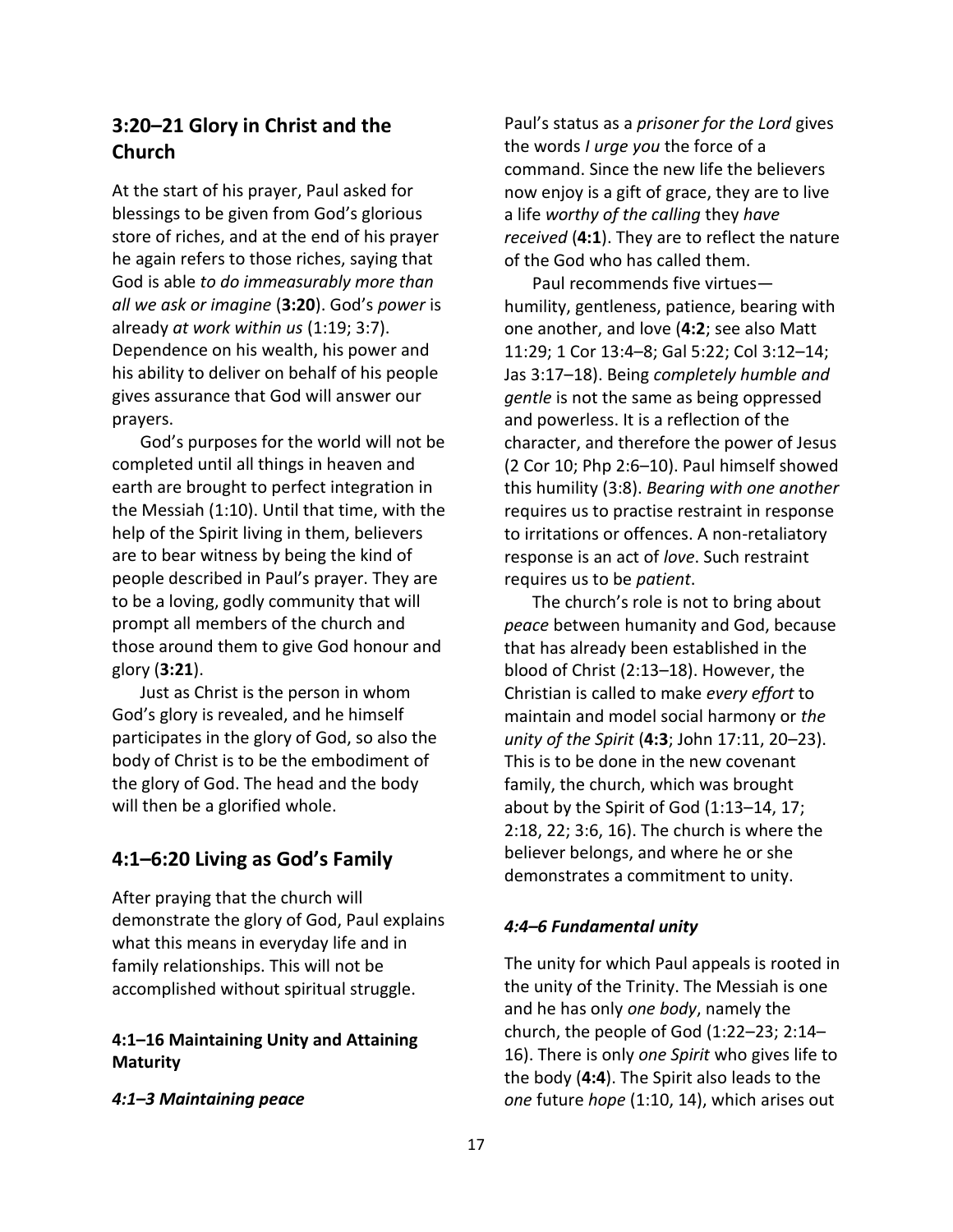of their calling. The list proceeds to the *one Lord*, the primary response to whom is *faith* which is expressed in *baptism* (**4:5**). The climax lies in God who is the *Father of all*, and who is *over … through … and in all* (**4:6**). Our unity is founded upon God's very nature and the response of faith in baptism and in active hope.

### *4:7–16 Diversity and maturity*

Christ apportions *grace* to each member of the body of Christ (**4:7**). From the context it is clear that the "grace" referred to here is the ability to carry out one or more of the ministries in the church. These gifts of ministry are acts of grace because the recipients are not selected by virtue of their merit. The gifts show God's power (3:7) and are assigned by any or all of the members of the Trinity: Christ in 4:7 and Mark 3:13; the Holy Spirit in 1 Corinthians 12:4, 11; and God the Father in 1 Corinthians 12:6, 28.

Paul thinks of this distribution of gifts in terms of a conqueror giving *gifts to his people*. Christ has conquered and has been exalted to the highest position of dignity beside the Almighty (1:20–23). Paul illustrates what he means by quoting an unusual translation of Psalm 68:18 in which the victor dispenses gifts (**4:8**).

Paul knows that Christ has *ascended higher than all the heavens* (**4:10a**). But in order to be able to ascend, he first had to descend *to the lower earthly regions* (**4:9**). Here Paul is probably referring to Christ's giving up his status as the divine Son of God in order to come down to earth as a man and save us. However, some suggest that what Paul is speaking of is Christ descending into the realm of the dead. We cannot insist on either interpretation, though the NIV rendering favours the first.

Now that Christ has ascended, he fills *the whole universe* (**4:10b**). This too points to his divinity, for God's wisdom, spirit and glory are said to fill the earth (Ps 72:19; Jer 23:24). But the expression may also refer back to his gifts. As these are used by the church and his kingdom expands, the ascended one fills the earth through his body the church (see 1:23).

Paul mentions five specific examples of functions within the early church that were gifts given by the exalted Christ (**4:11**):

- **Apostles** were normally those who had a direct experience of the historical Jesus and were commissioned to be authentic witnesses to him and to his resurrection (Acts 1:21–22). Paul was admitted to his group as a special case because of his commissioning by the resurrected Christ (Acts 9:3–15).
- **Prophets** were directly inspired and instructed like the apostles, except that they did not need to have been acquainted with the historical Jesus. They spoke under divine direct inspiration as the occasion arose.
- **Evangelists** seem to have been a distinct group. Philip is referred to as an evangelist (Acts 21:8) and Timothy is instructed to do the work of an evangelist (2 Tim 4:5). Evangelists worked locally and also travelled around preaching the gospel to those outside and within the church. Their role was similar to that of modern missionaries.
- **Pastors and teachers** interpreted the teaching of the prophets, apostles and eyewitnesses and applied it to local congregations.

There is some overlap in these functions. Paul was an apostle, a preacher and a teacher (2 Tim 1:11); the Apostle Peter was called to be a pastor (John 21:15–17) and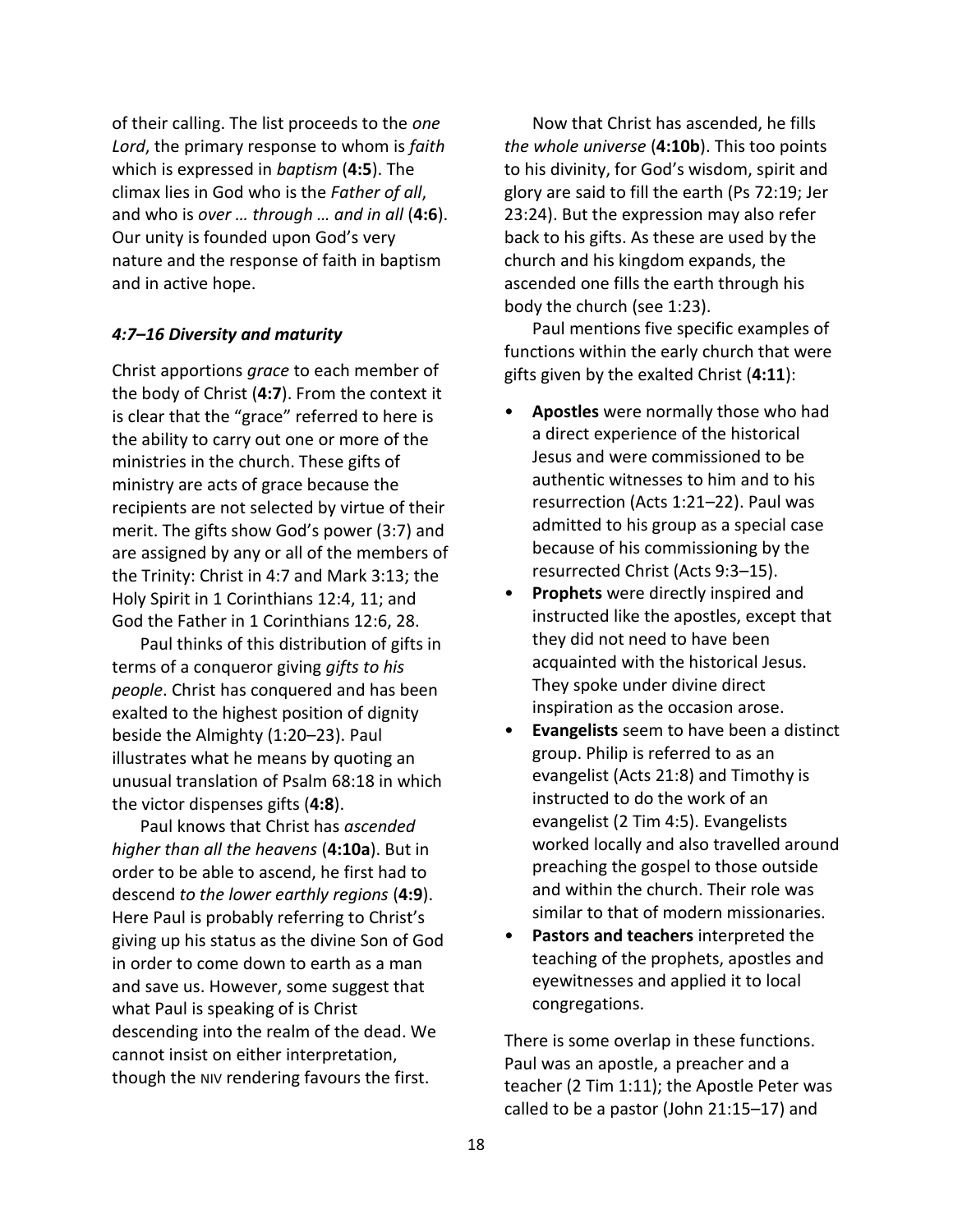refers to himself as a fellow elder (1 Pet 5:1). But all five involve proclaiming the message of Christ, the gospel of God. These gifts are not given to bring prestige and privilege to those who receive them. Rather they are to be exercised for the sake of equipping and building the church *for works of service* (**4:12a**). Their task is not to train a professional class of church leaders; it is to equip everybody to serve and to participate in the holistic mission of the church. The task of a church leader is to proclaim Christ and to equip Christ's people for service by providing teaching, encouragement and training.

As all God's people serve, *the body of Christ* will be *built up* (**4:12b**). Earlier, Paul spoke of the church as a living temple (2:20–22) and here he is describing how that building is to be erected.

But then Paul changes the metaphor, and instead talks about the way in which a body grows from infancy to adulthood. He treats spiritual maturity as a corporate matter, not an individual achievement, although corporate maturity only comes as each individual participates and *we all reach unity in the faith* (**4:13a**). This unity in faith, that is, in *knowledge of the Son of God*, is a sign of maturity. Paul has already prayed that the church will be united in their understanding of the faith (1:17–19; 3:18– 19). It is a sign of a pastor's faithful ministry when this is the case.

The maturity represented by *attaining to the whole measure of the fullness of Christ* (**4:13b**) is contrasted with the immaturity and vulnerability of infancy (**4:14**). Children can be gullible, and there are cunning and crafty people who will be eager to lead them astray, just as Satan did Eve (Gen 3:1; Acts 20:29–30). The immature are like driftwood or reeds, vulnerable to

being swayed by every breeze and every wave.

Those growing to maturity, on the other hand, can distinguish between truth and error, and will have a lifestyle characterised by truth and love (**4:15**). Their growing knowledge of Christ will strengthen the entire body of which Christ is the *head*. As the head, he unifies the whole body, while all the individual parts of the body work together in love to sustain the body (**4:16**).

On the basis of this passage, a mature church can be described as one that honours Jesus as its authority and source and one in which the members accept one another with love, recognising their mutual dependence and their fundamental unity. They are able to discern truth from error and together have a correct understanding of the faith and of Christ. In such a church, the truth is proclaimed and people are constantly growing in their love and service of one another.

### **4:17–24 Learning How to Live**

Before giving some guidelines showing what Christian unity and spiritual growth look like, Paul again reminds the Ephesians of the contrast there should be between their former lives and their new life in Christ (4:17–24; see also 2:1–10). God has been gracious, merciful and loving to them, and they should respond by living in a new way.

What Paul is about to say has the force of a command: *I tell you this, and insist on it in the Lord* (**4:17**). His readers must no longer carry on living like Gentiles who know nothing about God and so cannot think clearly about how to live (**4:18**). Because they do not share in the *life of God*, they are ignorant of what pleases him, and are not concerned to find it out. Their minds have become corrupt and their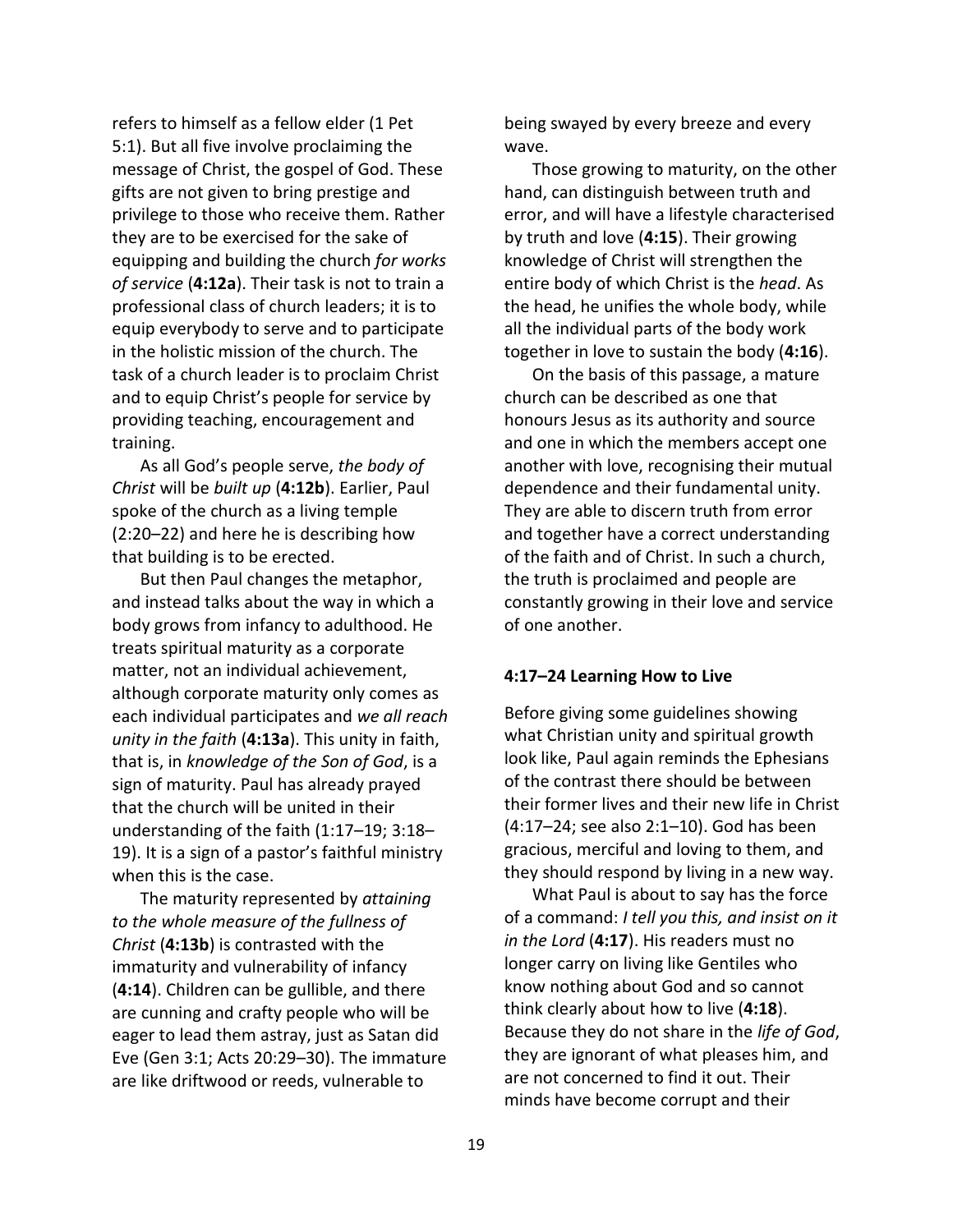lifestyles are characterised by selfindulgence, materialism and a reckless pursuit of immorality (**4:19**).

What a contrast there is between this way of living and the life of Christ (**4:20–21**). They had *heard about Christ* when the gospel was preached to them, and they had been *taught* what he had taught. These two elements of the faith should always go together (Matt 28:19–20).

It appears that their instruction in Christian living specified three steps towards transformation:

- Putting off the old self (**4:22**) by repenting of evil and of their wrong priorities.
- Being renewed in their minds (**4:23**) by unlearning their old ways and learning new ways of thinking.
- Putting on the new self (**4:24**) that was *created to be like God in true righteousness and holiness* (see also Gen 1:26–28). In other words, they are to start living in a way that reflects their new identity in Christ.

## **4:25–6:9 Living as a New Creation**

Paul now gives practical examples of what it means to "put off" the immoral ways of the old self and "put on" the new way of life characterised by righteousness and holiness.

## *4:25–5:2 In our community*

The first of the old habits that needs to be given up is the tendency to lie to one another (**4:25**; see also Zech 8:16). Our neighbours are no longer to be seen as annoyances or competitors, but as fellow *members* of the *one body* of Christ.

We may still sometimes become angry with our neighbours. We may also be justifiably angry at sin and oppression. But Paul reminds us of the saying in the Greek translation of Psalm 4:4, *In your anger do not sin* (**4:26**). Anger should be controlled, not nursed till it turns into resentment and hatred. We should think through the situation that caused us to be angry and try to resolve it by addressing the situation and seeking reconciliation or forgiveness. To allow anger to fester (*let the sun go down while you are still angry*) is to provide *the devil a foothold* that he will use to tempt us into sin or to bring division in the community (**4:27**).

Truthful speech goes hand in hand with honesty in all we do. Those who have been stealing from others must stop doing so (**4:28**; Exod 20:15). Rather than taking from others, they should be giving to *those in need*, which is a central element in the Christian practice of love (Matt 25:35–40; 2 Cor 8–9; Jas 2:14–17). In order to have something to give, they need to find work, *doing something useful with their own hands*.

Dishonest speech is not the only form of speech to be avoided. We should also avoid anything that falls into the category of *unwholesome talk*, that is, any type of talk that is harmful rather than helpful. Our goal must be to build others up, not break them down (**4:29**).

Earlier, Paul said that God has sent his Spirit to live in believers as a seal showing that they belong to him and can be sure of their future inheritance on *the day of redemption* (1:14). To act in a way that is out of keeping with the way the Spirit would want us to act is to *grieve the Holy Spirit* (**4:30**). It is to refuse to allow him to do his work of transformation in our life.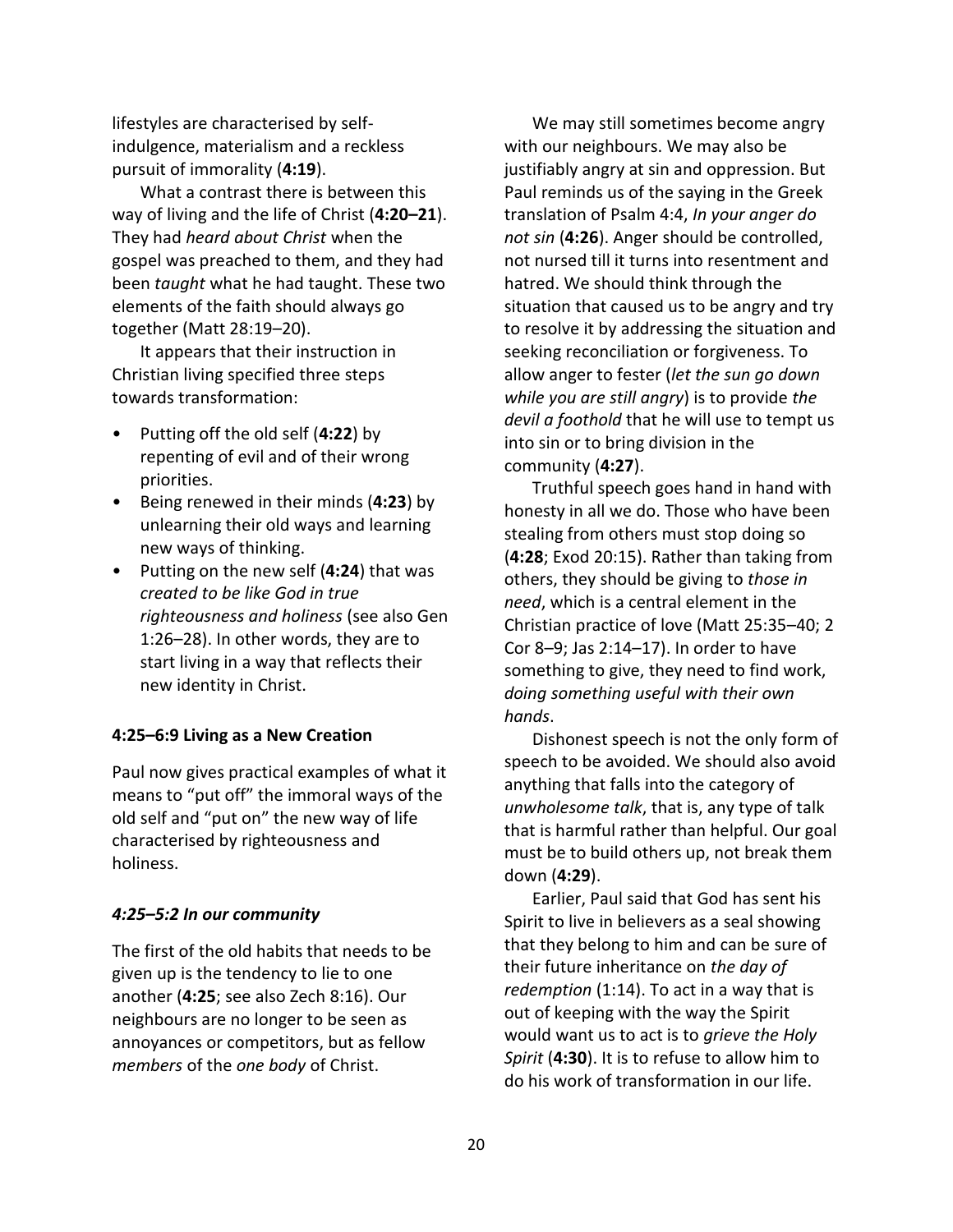Paul gives examples of the type of behaviour he has in mind when he says this. He is thinking of a far more intense anger than mentioned in 4:26–27 when he speaks of *bitterness* (intense resentment or hatred), outbursts of rage, angry screaming, defamatory speech and insults, along with all forms of hostile or harmful feelings (**4:31**). Such attitudes and the speech that flows from them destroy friendships, families, workplaces, neighbourhoods, and the unity of the church. All such behaviour must stop.

The behaviour of the new self we put on must be modelled on Christ (**4:32**). He was *kind and compassionate*, reaching out to help those in need rather than defending his own rights and being insensitive to the existence, rights and needs of others. He forgave our sins against him, and so we should be prepared to forgive those who sin against us (Matt 6:12; 18:21–35).

Children imitate their parents. Christians have been adopted into God's family, and they should follow the *example* set by their Father and their Older Brother (**5:1**). Like them, all believers must *walk in the way of love* and be prepared to show the same self-sacrificing love Christ showed (**5:2**; John 15:13). Such love is a pleasing offering to God.

Sometimes, this love is expected of women but not of men. But Paul makes no distinction. It must characterise all.

### *5:3–7 In our desires*

Another area of our lives that must be transformed involves covetousness, whether coveting an immoral sexual relationship or something that belongs to someone else (Exod 20:17). Paul insists that *there must not be even a hint of sexual immorality, or any kind of impurity, or of* 

*greed* among those who are called to be *God's holy people* (**5:3**). He thus condemns any form of sexual activity outside marriage (1 Cor 6:9–10; 1 Thess 4:3). He also condemns *obscenity, foolish talk*, and vulgar language or *coarse joking*. These sins of speech are associated with the type of conversation that exposes an unclean heart and a dirty mind. Such speech tends to mock ideals and people God values; Christians' speech should express gratitude to God (**5:4**; 5:18).

Paul now issues a stern warning against getting involved in any form of godless lifestyle (**5:5, 7**). As children of God we have taken on a new identity as heirs of *the kingdom of Christ and of God* (1:14). Those who practise immorality, impurity or greed are giving their worship to something other than God, and so they are idolaters. As such, they are excluded from God's kingdom and will face his wrath (**5:6b**).

Some people may try to justify immorality and greed, but they are deceptive and their words are *empty* because they lack truthful content (**5:6a**). Believers must not partner with those who hold such views. The gospel of God's grace that offers salvation freely to all who believe is not a licence to uncontrolled or profligate living; rather, salvation empowers a weak human being to participate in godliness.

### *5:8–21 Three contrasts*

Paul further explains how to live as God's people by comparing three types of lifestyles: living in light rather than darkness, choosing what is wise and not foolish, and being influenced by the Spirit rather than by alcohol.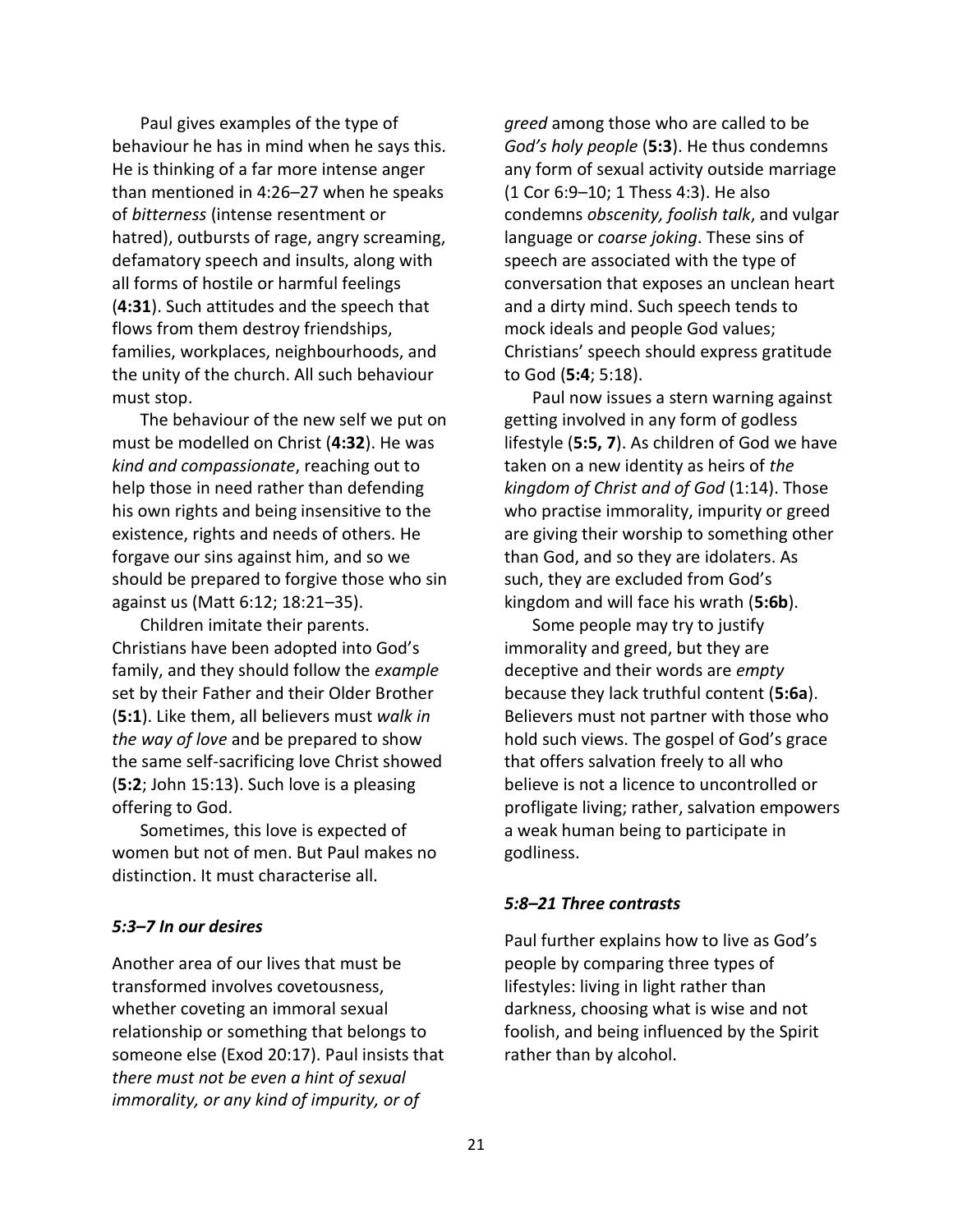**5:8–14** LIGHT AND DARKNESS. Christ identified himself as the light of the world (John 9:5; see also 1 John 1:5). As such, he not only enlightens but can change darkness itself into light (**5:8**, 13). As God's adopted children, believers are *children of light* and thus their lives must reflect Christ's character and display *goodness, righteousness and truth* (**5:9**). They are to actively set out to determine what type of behaviour *pleases the Lord* and then act on what they know (**5:10**). The gospel of John and 1 John have a lot to say about illuminated Christian existence or walking in the light (John 1:9; 8:12; 1 John 1:5–7; 2:11).

Light produces fruit (5:9), but no fruit grows in the dark. Thus the *deeds of darkness* are *fruitless*. These are acts of disobedience, injustice, violence, cruelty and licentious self-indulgence that people engage in secretly, while pretending to be good, caring and loving. Their hidden lives are too *shameful* even to be discussed (**5:11–12**). Honour-shame codes may differ from culture to culture, but if God considers certain things shameful (such as the vices Paul lists), then it is indeed shameful for anyone in the family of God to engage in them (5:1).

Christian morality goes beyond simply having *nothing to do* with what is wrong; it also involves exposing evil by holding it up to the light so that its true nature can be seen (5:11).

Paul's statement that *everything that is illuminated becomes a light* (**5:13**) may refer to believers, who have come to the light and are now themselves lights (5:8). Here he may also be drawing on the Jewish mystical tradition that those who see the heavenly light absorb it and then reflect increasing degrees of divine glory or brightness (see also 2 Cor 3:18).

He challenges the Christians to be alert and to live in Christ's light, and he does so by quoting what was probably an early Christian hymn, *Wake up, sleeper rise from the dead, and Christ will shine on you* (**5:14**).

5:15–17 WISDOM AND FOLLY. Believers choose to live in a way that is *wise* rather than *unwise* (**5:15**). In the OT, the unwise (or foolish) are those who refused to submit to the claims of the one true God (Ps 14:1; Prov 10:23; 14:16; Rom 1:22). Jesus described foolishness as being able to hear a message but not putting what has been learnt into practice (Matt 7:24–27). Here in Ephesians, foolishness is the failure to discern that *the days are evil* (**5:16b**). Recognising that we are living in a world where evil rather than God prevails, we need to make *the most of every opportunity* to shine as lights for Christ (**5:16a**). As we go about this task, we must continually look to God to know his will (**5:17**, 10; Rom 12:1–2).

**5:18–21** ALCOHOL AND THE HOLY SPIRIT. In Paul's day, wine was an everyday drink. So here Paul is not saying that Christians should not drink anything stronger than tea. What is important for him is what controls us. Alcohol and drugs dull our minds and transform our characters, allowing us to act in ways that are contrary to the will of God (Prov 23:20–21, 29–35; 31:4–7; 1 Thess 5:4– 7; 1 Pet 4:2–4).

Rather than being full of wine, we should be *filled with the Spirit* (**5:18**). The Spirit should be the one transforming our characters (Rom 12:2–3). Rather than singing drunken songs, we should be worshipping God joyfully, with hearty singing of different kinds of songs and thanksgiving for all he has done in Jesus. Such worship will encourage and bless all those who are present.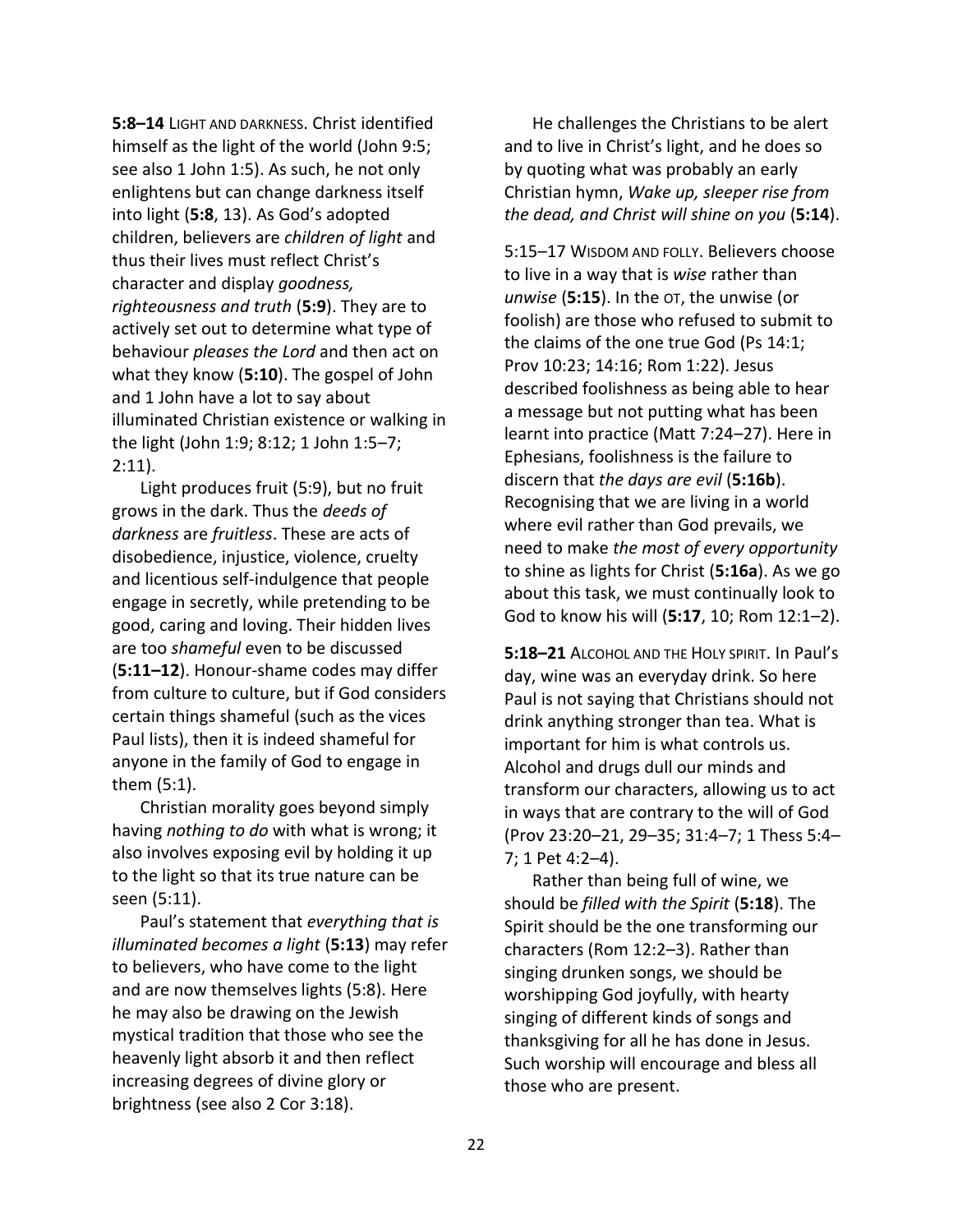Rather than getting drawn into alcoholfuelled conflicts, we should be on speaking terms with all members of the community and should demonstrate the grace of submission to one another (**5:19–20**).

In most situations, the person in an inferior position has to submit to the will of his or her superior. But Christ modelled a different way, the way of servanthood (Matt 20:28; Luke 22:25–27). Christ's followers should follow Christ's example (**5:21**). Their mutual submission is not forced, but is a practical recognition of their equality in God's sight (Phil 2:3). It is manifestation on earth of the equality and humility that prevails between the Trinity in heaven.

Acting in the ways that Paul has outlined in this section, and in particular practising mutual submission, is evidence that the Holy Spirit is at work.

### *5:22–6:9 In our homes*

New life in Christ should also transform relationships within a believer's home, and so transform society. So Paul again focuses on certain areas to illustrate the type of transformation required. In particular he focuses on the relationships of wives and husbands, parents and children, and slaves and masters. In each case, he begins by addressing the party regarded as socially inferior and more vulnerable before reminding the party who is in a position of power of his or her responsibilities to the other. In all cases, the pattern to be followed is that of Christ's self-giving love.

**5:22–33** HUSBANDS AND WIVES. In Galatians 3:28 Paul states that men and women are equal in God's sight. Some people argue that marriage too is a partnership of equals in which each party should submit to the

other, as stated in 5:21. However, in 5:22 Paul specifically instructs wives to *submit* to their husbands. The word "submit" is repeated twice in the Greek text and three times in the NIV translation of 5:22–24. So clearly Paul attaches great importance to this. This submission is not rooted in any merit on the husband's part but in the wife's reverence for Christ, which leads her to show respect for the one who is *the head* of the family unit, tying it together in the same way as Christ unites the church under him (**5:22–23**). The use of the word "head" here does not mean that the husband is intrinsically superior to the wife, but merely that he is the one whom society regards as responsible for the family unit.

Wives may be startled to hear that the submission they offer should extend to all areas of life, without exception (**5:24**). This burden could be intolerable were it not for instructions to husbands that immediately follow. Here there is no mention of the man being the head. Instead, the focus is on Christ's self-sacrificial love and service to his people (**5:25**). This is the pattern husbands must copy.

Christ did not beat his followers or demand that they serve him. Instead, he loved them with all their flaws, and worked tirelessly to bless them. His love meant that he was even prepared to die for his church. Those who hear his message and come to him in faith are washed *with water through the word* (**5:26**). Here Paul may be referring to the symbolic washing of baptism, or simply to the repentance that follows hearing the word of Christ. Whatever the case, all those who believe are cleansed from their sin and made *holy and blameless* and beautiful (**5:27**). Paul's point is not that husbands can purify their wives, but rather that they should emulate the depth of the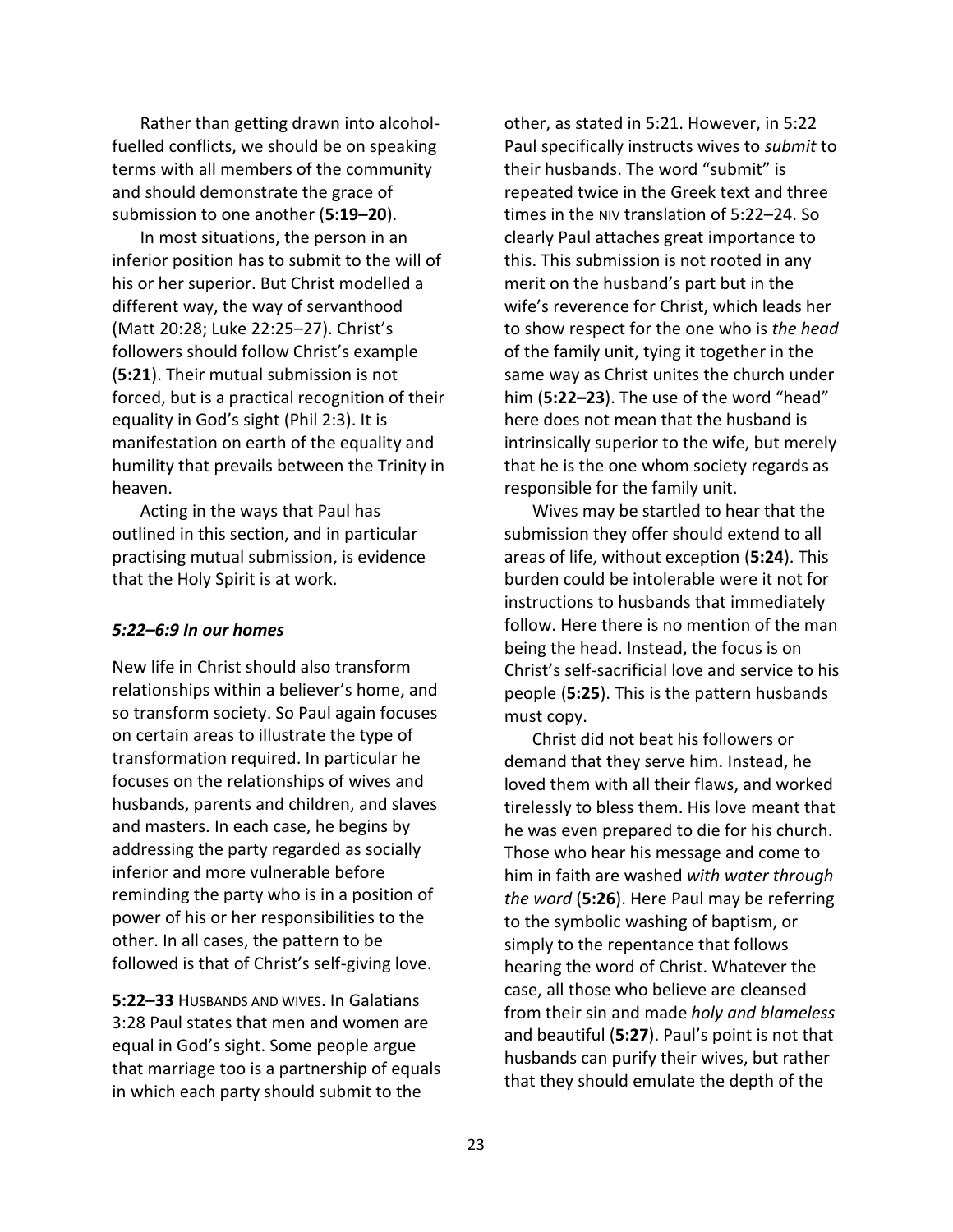love that Christ displayed for the church and his joy in it.

Christ is the head of the church, and Paul has just presented the way Jesus loved his body, the church (**5:29–30**). Husbands as the "head" of their wives must similarly love their wives *as their own bodies* (**5:28**). The wife is to be loved, nourished and cherished; never hated or abused in any way.

The image of the husband-wife union as a head-body union underscores the close connection between them. The husband and wife are inseparable, for the head cannot live without the body. The same point is made by the description of them as *one flesh* (**5:31**). Marriage makes a new unit, respectfully distanced from all other bonding, even parental bonding, and makes the husband and wife one. The bond between them is far deeper than that between parent and child. We sometimes forget this, and a man may be urged to honour his parents when he should in fact be serving his wife.

Paul recognises the profound mystery of the relationship between Christ and the church, and the impossibility of fully emulating it in any marriage (**5:32**). But to reduce it to its simplest terms, *each one of you also must love his wife as he loves himself, and the wife must respect her husband* (**5:33**). Their relationship offers them an opportunity to serve one another and model Christ and his self-giving love and service to others.

**6:1–4** PARENTS AND CHILDREN. Children are instructed, to *obey your parents*, not only because this is the *right* thing to do but also out of loyalty to Christ (**6:1**). Moreover, in doing this they are obeying one of the Ten Commandments, which comes with a promise of well-being and *long life* (**6:2–3**).

Parents are to nourish their children with positive *training and instruction*, guiding their Christian education in the knowledge of the Lord. Parents should take care not to cause resentment or *exasperate* their children by taking them for granted or making unreasonable demands, especially when these are inappropriate for their age or the gifts God has given them (**6:4**).

**6:5–9** MASTERS AND SLAVES. Slavery was common in Paul's day. Some of the readers of this letter would have been slaves, and others might have been slave owners. Paul makes no comment on the practice of slavery, but he does seek to transform his readers' thinking about the relationship between slave and master by declaring that a) all are free in Christ irrespective of their social status; b) all are slaves of Christ, who is the absolute Lord over all; and c) all are accountable to Christ the Lord. However, Paul did counsel slaves to obtain their freedom if possible (1 Cor 7:20–24) and Onesimus was restored to Philemon not as a slave but as a brother (Phlm 16–17).

### **CHRISTIAN MARRIAGE**

Marriage in a South Asian context is a family affair—it is the comi and their families. Thus the family plays a major role when it come the past, the family often made the choice, and the bride and the each other before their marriage. Abraham's choice of a bride for keeping with the Asian way of choosing one's life partner. Asian c whereas in the West most people marry for love, in South Asia the love the ones they marry.

Parents in Asia consider the role of choosing a partner for the and responsibility. But many parents have abused and commercia urban young people to rebel against the system. They want to cho although they will still seek their parents' consent to their marriag need guidance from the church as they adapt to this new reality.

The payment of dowry is a glaring example of the commercia this practice was intended to ensure that the girl obtained a fair share but over time it has become a cover for greed. Girls with an inade marry, or if they do, they may be murdered by their new family. U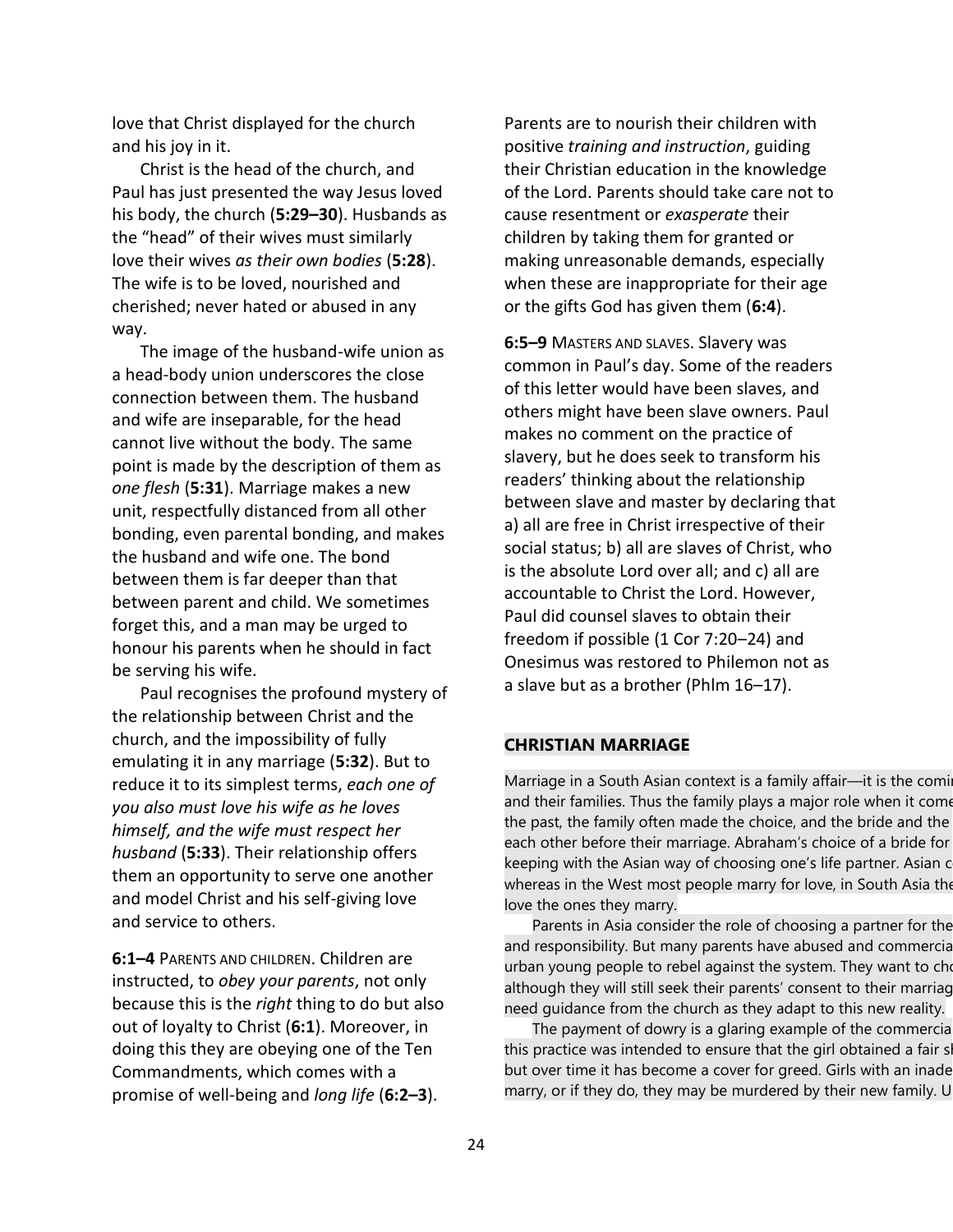families sometimes demand a dowry, whereas they ought to tGood communication also acts like a wall protecting a marria 6:8–10). A woman should be valued for who she is, not foencourage communication between husbands and wives, and cou wedding, too, should be a celebration of a union, not an «share quality time together if they are to understand each other w displays of wealth that leave families in debt for years. Christ is the foundation of a healthy marriage, communication

Then there is the issue of in-laws and parental interfecommitted love between the spouses is the roof over it. True love release their children after marriage. Many men are expecmultitude of wrongdoings. It can even be said that a marriage is a marriage to take care of them and to ensure inheritance dorgivers, who do not hold grudges against each other. If a couple parents may act as dictators and cause discord between tdifficult, they need to turn to the cross of Christ. The springs of love woman loses all her rights as a member of her own familykeep filling and replenishing their hearts. This love will then overfl family. It is not surprising that the most common conflict their children and those around them. mothers-in-law and daughters-in-law. **P. C. Mathew**

In Christian homes, such a situation reflects a failure to take seriously what the Bible says about marriage being a covenant in which "a man leaves his father and mother and is united to his wife, and they become one flesh" (Gen 2:24; see also Matt Gb!! ship have stare sexhocted to respect intends the bond between a married couple to take priorinnolole thein masthes and to bond rdthat the two become one functional unit. Jesus emphasised that it is God who puts a man and working and honest (**6:5–6**). Their ultimate woman together and any attempt to divide the partners i**n tast eoly Chiqs**tis and a teagiling the one who himself (Matt 19:5–6). Parents who constantly interfere wi**th theit rhildery rew**afie encouple's envice family life are guilty of working against what God has joined toget**her. B**jey should learn to the fact to him ( release their children so that the couple have space to grow in order to achieve God's purpose for hat<br>their family life. This is not to southet shildren should not handlugted in masters are reminded that their family life. This is not to say that children should not honour their parents after marriage, but there needs to be a balanced shift in allegiance from parents to spouse. The man, who has been appointed as the head of the family, needs to take the lead in setting this balance. these words apply to them too. God knows how they treat their slaves, and whether

The fact that the man is to become "one flesh" with hts WHE SAOT htachtes at a she is neither abuse. piece of property nor a spare part that can be replaced at will. It also implies that a husband who And God shows no *favouritism*. They will abuses his wife harms himself, and parents who abuse th**e่าอชอบgาญ หลาล องจอนทาthar sim** for the way

In the past, spousal abuse has been tolerated and wo**thery have been end fo en**dure it rather than risk divorce. But just as the OT prophets spoke out again**sለ**ቂb**෦෦ඃჵ**yħ**ඁt෦ඏ෨෬෦ಽ෦ෲvඁ෪ඁඃඦඁඦ෭෦ඁ෦**෯෦෦෭ the should speak out against the abuse of wives. Husbands sh**or। Ic in a sin in a sin in a** should speak pere apply to abuse anyone (Matt 5:22), and especially the one whom they are particularly strugtion of a house help love, protect and cherish (Eph 5:25; Col 3:19). The church has a responsibility to hold such abusive husbands to account and counsel them, while helping their wives to find healing for themselves and their families. and a homeowner, or an employee and an employer. Each of us must seek to offer

men commer.<br>The changing economic environment in South Asia is also having an effect on marriages. Many men and women are working directly or indirectly for htmthing by have the have next hing with thus have some independent income, which has empowe**৷ebiຄheନપકાને ଉପରେ ନାରେ ନାରେ ନାର** ।<br>thus have some independent income, which has empowe**৷ebi**ຄheନ୍ୟମ **ତମ୍ପରେ ନାରେ ନାର** । Men are often no longer the sole breadwinners, and the itibeeared are the theose women has meen have sometimes led to even minor disagreements becoming reanathofittycouples to separate. Family routines and parent–child relationships may also be disrupted when the parents work in places like call centres, with odd hours. The fact that men and women now work together provides more *6:10–20 In a hostile environment* opportunities for extramarital relationships.

In such circumstances, the church needs to help couples the return pathernal their grade how God family from damaging influences. The best defence is a solid foundation in Christ. Practe and his says, "Unless the LORD builds the house, the builders labour in vain." Money, education and the wisdom.<br>Wisdom. The church is to been witness to like can never provide security, but a home that has Christ as its foundation will weather the this by the radically new way in which storms of life.

believers relate to one another as they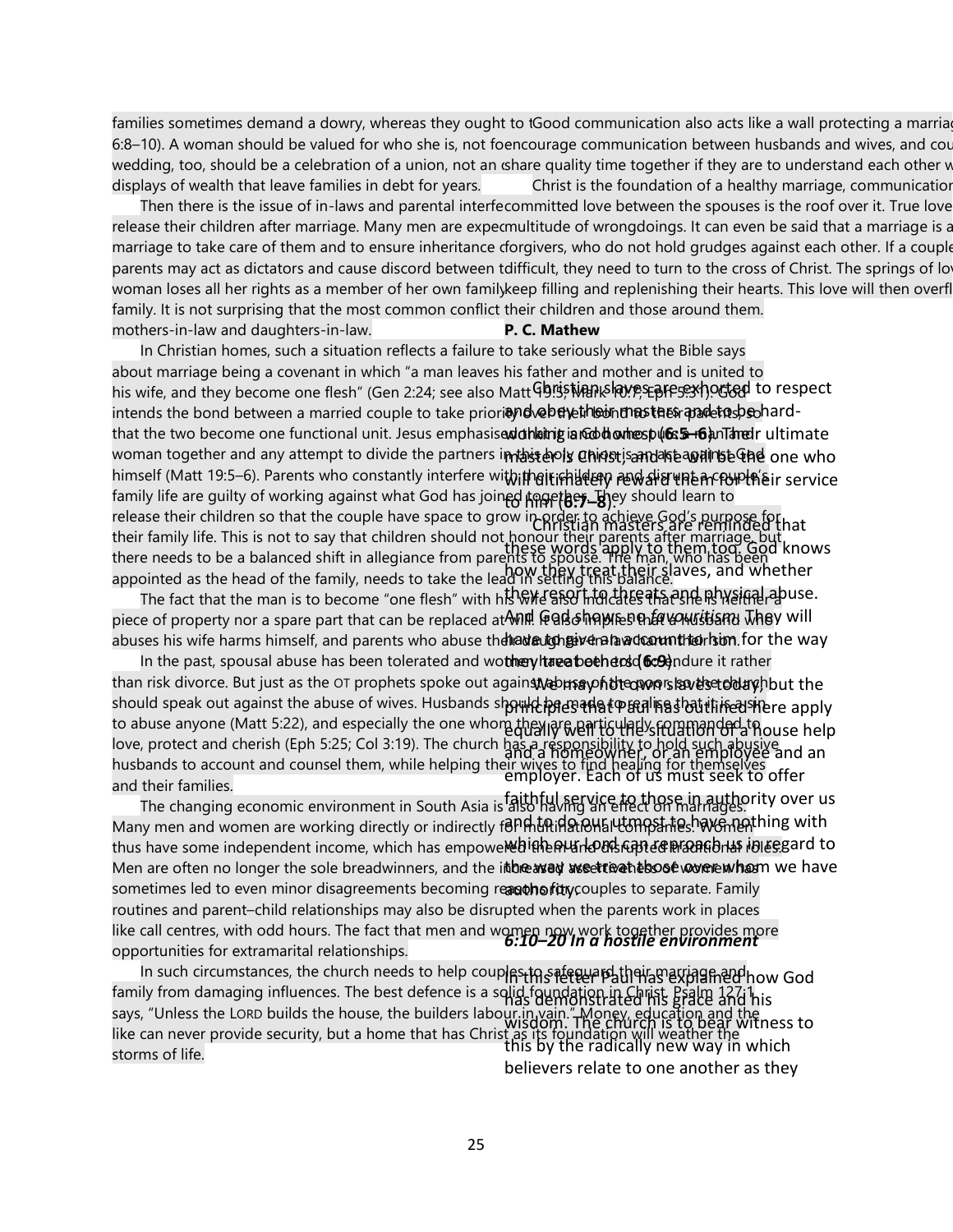grow in Christ. This is one way in which they are serving as the light of the world.

However there is another way in which they fulfil their calling. They need to proclaim the truth of the gospel in a very hostile environment. There are evil forces that seek both to stop people being transformed into God's likeness and prevent God's word being heard by others. These enemies are not human (*flesh and blood*) (**6:12**). They are entirely spiritual in nature, although they exercise their power and authority through the structures of everyday life. But since Christ is already exalted over all of these evil enemies (1:22– 23), the church need not fear them. The believers should be *strong in the Lord*, recognise that these powers are at work in the world and be prepared to battle them (**6:10–11**).

The strategy for resisting evil therefore includes a) recognising we are living in a state of continuous conflict; b) recognising who the real enemy is; c) being strengthened with the power of God (6:10); d) being clothed with God's armour (6:11, 13–16); e) making a stand or resisting the enemy  $(6:11, 13-14)$ ; and f) engaging in active intercession and prayer aided by the Spirit of God (6:18–19).

The protective armour of God consists of the *belt of truth, breastplate of righteousness*, sandals of *readiness that comes from the gospel of peace, the shield of faith, the helmet of salvation, and the sword of the Spirit, which is the word of God* (**6:13–17**; 1 Thess 5:8).

Paul advises the believer to be clothed with the gospel and to persevere by faith in God and his word. We should make a prayerful stand (**6:18**), resisting all onslaughts against the truth of the gospel. Warfare is prayerful, confident, Spiritdependant proclamation of the gospel, or

making *known the mystery of the gospel* (**6:19**). A believer needs to be fully sheltered within and completely reliant in God and his powerful provision of the gospel, which is the full armour of God. What is commonly called "spiritual warfare" is being able to give a defence of what we believe, as well as evangelism that proclaims the gospel message. It also includes intercession for the spread of the gospel in all places, even when the bearers of the gospel are in prison like Paul (**6:20**).

## **6:21–24 Concluding Remarks**

It seems likely that Tychicus, one of Paul's associates, would deliver this letter to Ephesus and give Paul's friends a more detailed account of Paul's circumstances (**6:21–22**; see also Acts 20:4; Col 4:7; 2 Tim 4:12). This personal report from a highly commended servant of God would encourage the readers.

The letter ends with the blessing of *peace … love with faith* and *grace* to all the faithful. These covenantal blessings will produce a community that may be described as those *who love our Lord Jesus Christ with an undying love* (**6:23–24**).

Idicheria Ninan

## **Further Reading**

Idicheria Ninan, *Ephesians*. ICNT. Bangalore: Primalogue, [forthcoming]. John R. W. Stott, *The Message of Ephesians*. BST. Leicester: IVP, 1979.